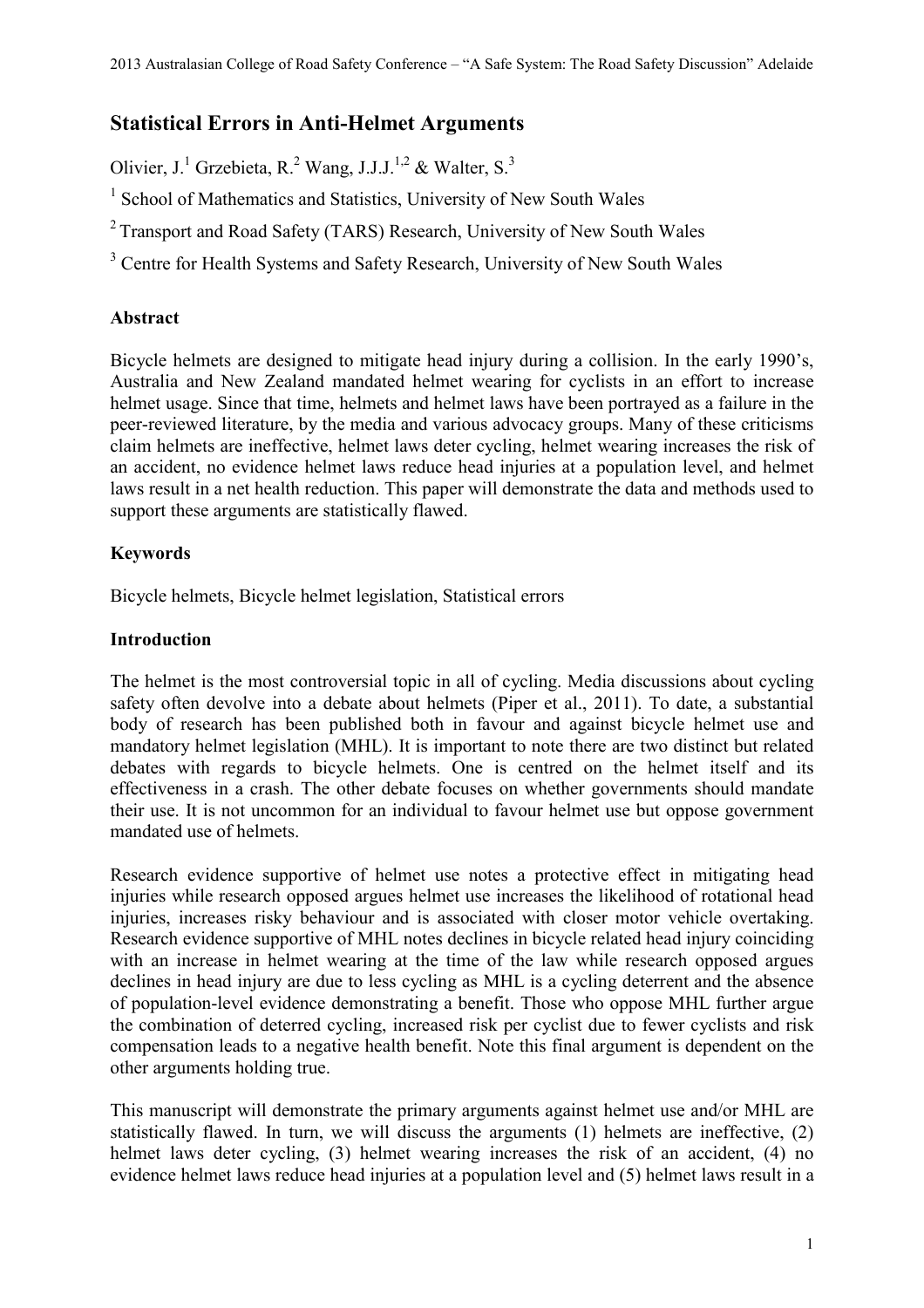net health reduction. These are the core arguments found on anti-helmet advocacy websites (Bicycle Helmet Research Foundation, [http://www.cyclehelmets.org/;](http://www.cyclehelmets.org/) Cyclists rights Action Group, <u>http://crag.asn.au/</u>; Helmet Freedom, <u>http://helmetfreedom.org/</u>; Freestyle Cyclists, http://www.freestylecyclists.org/; Transport and Health Study Group, [http://www.freestylecyclists.org/;](http://www.freestylecyclists.org/) Transport and Health Study Group, [http://www.transportandhealth.org.uk/\)](http://www.transportandhealth.org.uk/) and even cycling organisations (Bicycle NSW, [http://bicyclensw.org.au/advocacy/;](http://bicyclensw.org.au/advocacy/) European Cyclists' Federation, [http://www.ecf.com/\)](http://www.ecf.com/).

### **Helmets are ineffective**

There is substantial biomechanical evidence using test dummies that helmet use will lessen the kinetic energy to the head when struck in a collision (for example, see McIntosh, Lai  $\&$ Schilter, 2013). Randomised controlled trials are not ethically possible to assess the potential association between helmet wearing and head injury; therefore, most human subjects research on helmet efficacy comes from observational studies. There have been many case-control studies that assess the association between helmet wearing and head injury and, to date, there has been a Cochrane review (Thompson, Rivara & Thompson, 1999), a meta-analysis (Attewell, Glase & McFadden, 2001) and a re-analysis of the meta-analysis (Elvik, 2011). In each case, the odds of a head injury were significantly diminished for cyclists wearing helmets versus those that did not.

Curnow (2003) suggested helmets exacerbate rotational injuries, the more serious being diffuse axonal injury (DAI). Although Curnow only hypothesised the DAI/helmet link, some have taken this as fact (BHRF, 2003; Bicycle Australia, 2010; Gillham, 2011; Stewart, 2012; Rissel, 2012; Bicycle NSW, 2013). There is, however, no existing evidence to support the DAI hypothesis. McIntosh, Lai and Schilter (2013) found, when testing oblique impacts on dummies to simulate head rotation, helmet wearing did not increase angular acceleration, a result unsupportive of Curnow's hypothesis. Using trauma registry data from seven Sydney area hospitals over one calendar year, 110 cyclists were identified and none were diagnosed with DAI regardless of helmet wearing (Dinh, Curtis & Ivers, 2013). Walter et al. (2013), using linked police and hospitalisation data in NSW from 2001-2009, reported at most 12 possible DAI cases out of 6,745 cyclists in a motor vehicle collision. Seven of the twelve cyclists were unhelmeted. These results suggest the incidence of DAI among cyclists appears to be rare and unrelated to helmet wearing. Additionally, computer simulated studies of bicycle crashes found no evidence helmets increased the likelihood of neck injury among adults (McNally & Whitehead, 2013) nor was there evidence helmets increased the severity of brain or neck injury in children (McNally & Rosenberg, 2013).

In addition to head injuries, Elvik (2011) performed separate analyses by combining head, face and neck injuries. The results from a random effects model estimate a small, slightly significant benefit to helmet wearing to protect the head, face or neck (OR: 0.74, 95% CI: 0.64-0.86). However, due to data and analytic errors, Elvik (in press) has published a full length corrigendum to this article. The current article provides a slightly different estimate (OR: 0.79, 95% CI: 0.69-0.90). Churches (2013), on the other hand, has reported difficulty in reproducing Elvik's results from random effects models and estimates a substantially larger overall benefit of helmet wearing (OR: 0.60, 95% CI: 0.50-0.73) to protect the head, neck and face using the same data as Elvik.

Additionally, Elvik (2011, 2013) reported a diminishing estimate of helmet efficacy with a diminished estimated odds ratio of 0.45. However, it is unclear if a time trend truly exists as more recent studies have estimated substantial reductions in head injury associated with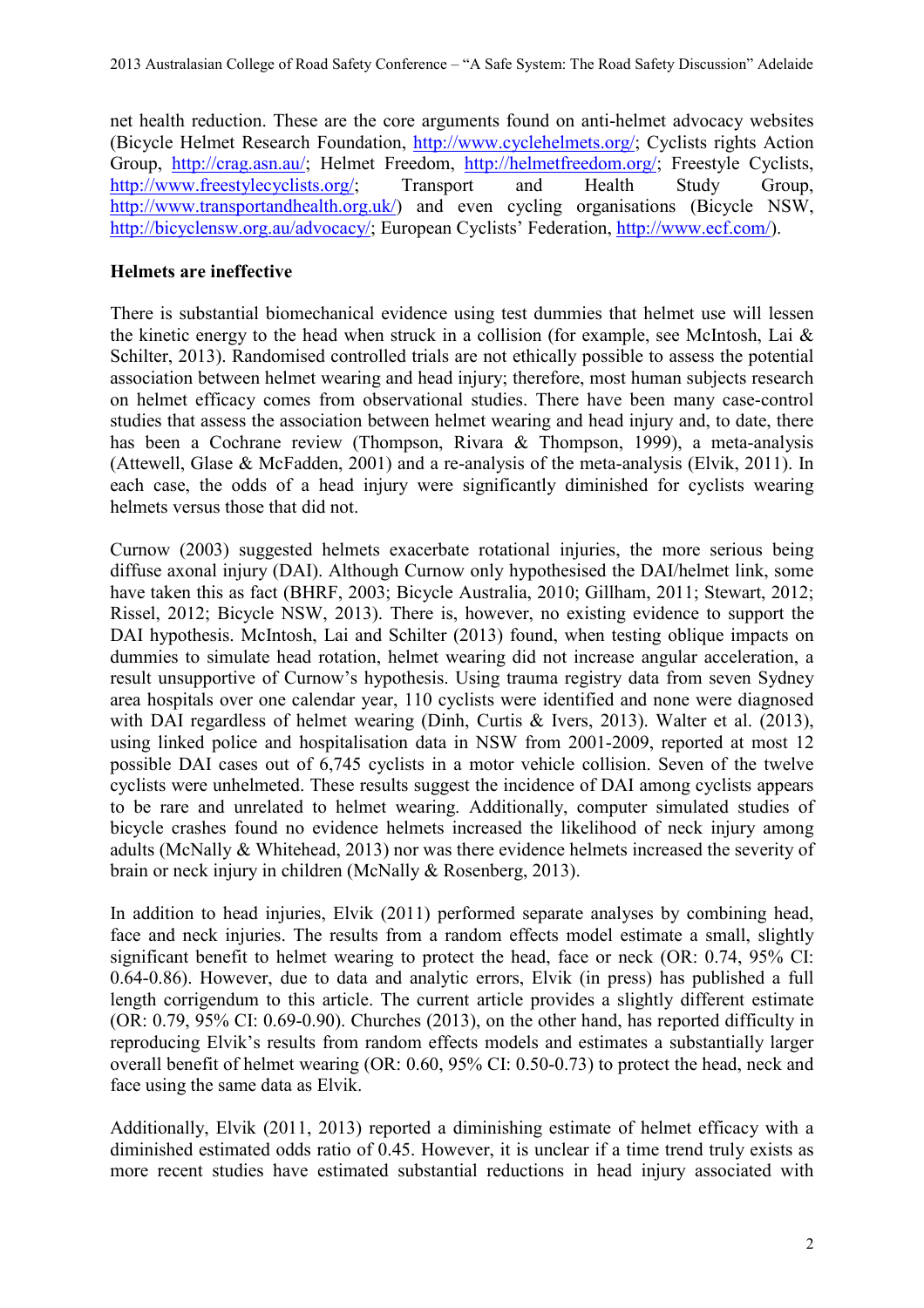helmet wearing that do not follow this pattern. Amoros et al. (2012) report an odds ratio of 0.34 (95% CI: 0.15-0.65) for serious head injuries (AIS3+) in urban areas and Bambach et al. (2013) report an odds ratio of 0.26 (95% CI: 0.15-0.45) comparing severe versus possible minor head injury.

### **Helmet laws deter cycling**

Using NSW and Victoria data, Robinson (1996) concluded the impact of MHL in Australia was to reduce cycling numbers and not reduce head injuries. Some recent researchers have taken MHL as a cycling deterrent as fact and present no supportive evidence (Rissel, 2012b; Rojas-Rueda, Cole-Hunter & Nieuwenhuijsen, 2013). It should be noted, however, that Robinson omits important, relevant data and other information from her analyses.

When describing cycling count data in NSW for children, Robinson (1996) states

"*Comparable figures were not available for adults*"

and, in a related paper, Robinson (2006) states

"*all available long and short term data show cycling is less popular than would have been expected without helmet laws.*"

Cycling count data for adults does, in fact, exist for NSW before and after MHL. Additionally, Robinson (1996) omits NSW cycling counts for children from October 1990 in her analysis.

Prior to MHL in NSW, the Roads and Traffic Authority commissioned a series of helmet wearing surveys with data collected at road intersections and recreation areas for all ages as well as school gates for children only (Walker, 1990, 1991, 1992; Smith & Milthorpe, 1993). Note counts were not taken at recreation areas in the 1990 report. The counts of adult cyclists from these reports are summarised in Table 1. MHL became effective for NSW adults on 1 January 1991.

**Table 1** Counts of adult cyclists in NSW from RTA surveys (\*adult recreation cycling not separated by location)

| Dy focation)            |        |           |          |          |  |  |  |
|-------------------------|--------|-----------|----------|----------|--|--|--|
| Location                | Oct 90 | April 91* | April 92 | April 93 |  |  |  |
| Road Intersections      |        |           |          |          |  |  |  |
| Sydney                  | 2730   | 3332      | 2796     | 2591     |  |  |  |
| Rural                   | 2388   | 2146      | 1933     | 1436     |  |  |  |
| Subtotal                | 5118   | 5478      | 4729     | 4027     |  |  |  |
| <b>Recreation Areas</b> |        |           |          |          |  |  |  |
| Sydney                  | n/a    | n/a       | 911      | 1345     |  |  |  |
| Rural                   | n/a    | n/a       | 545      | 1293     |  |  |  |
| Subtotal                | 835    | 1095      | 1456     | 2638     |  |  |  |
| Total                   | 5953   | 6573      | 6185     | 6665     |  |  |  |

Comparing the October 1990 and April 1991 counts, there was a 7% increase in adult cycling counts at road intersections spurred by a large increase in Sydney (+22%) but a decline in rural areas (-10%). Thereafter, counts at road intersections declined; however, counts in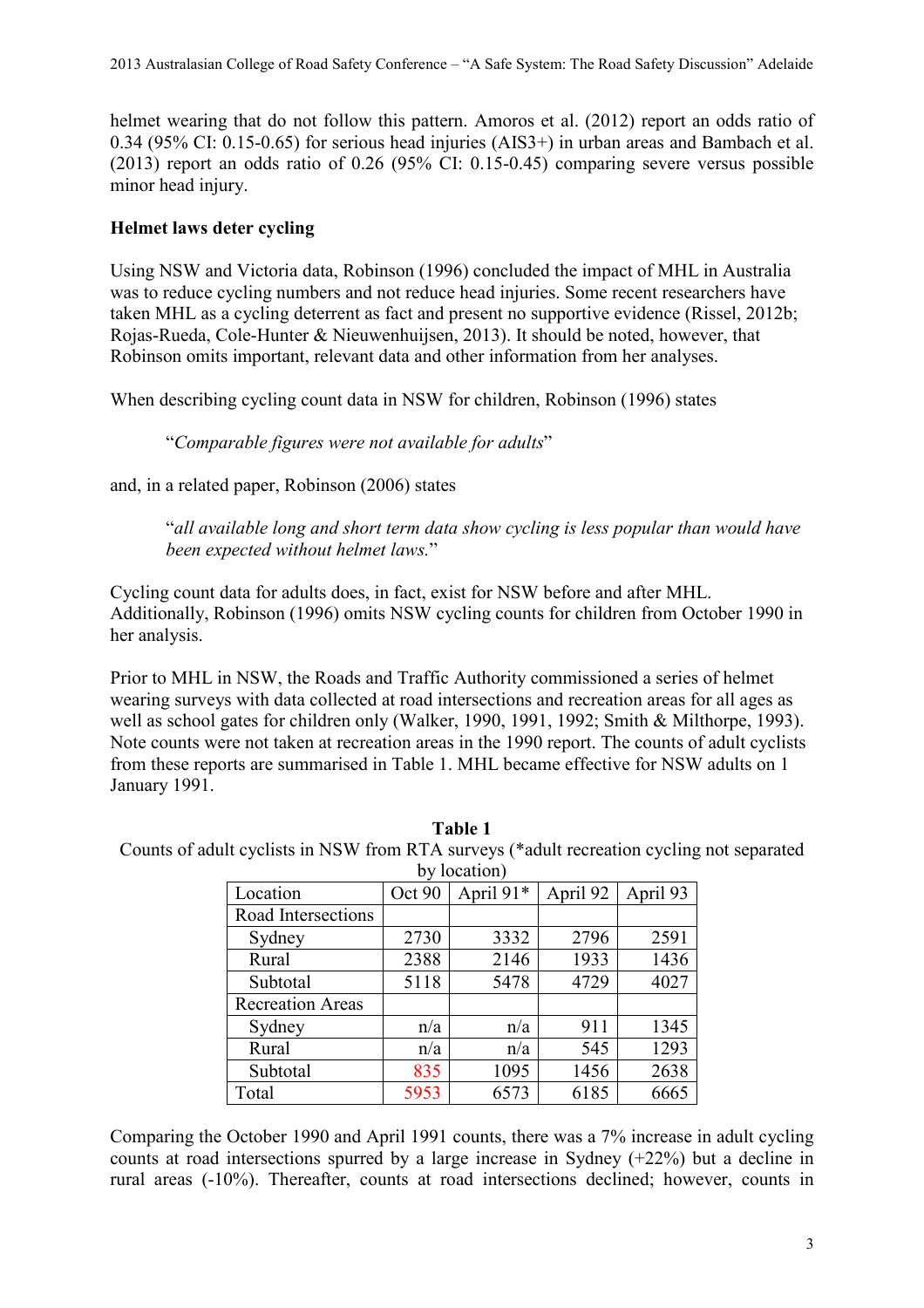recreational areas increased substantially from the second to fourth surveys (+141%) and the absolute decrease in road intersection counts was smaller than the absolute increase in counts at recreation areas. As noted, adult recreation area counts were not part of the 1990 report and the value given has been extrapolated by regressing the natural log of recreational cycling counts with year  $(r^2=0.96)$ . Using this extrapolated value, the total counts of adult cyclists increased 12% from the first to fourth surveys.

Time series plots of adult and child cycling counts at road intersections and recreation areas are given in Figure 1. As with adults, the 1990 count of child recreation cycling has been extrapolated. There is no evidence adult cycling counts diminished with the helmet law and there is a decline in child cycling counts before their helmet law.



Counts of cyclists at NSW road intersections and recreational areas for children and adults (source: Walker, 1990, 1991, 1992; Smith & Milthorpe, 1993)

Note that although the initial survey was taken in October with subsequent ones in April, these two months have similar weather patterns for Sydney in terms of average high temperature (22.1 $\degree$  C vs. 22.4 $\degree$  C) and average number of rainy days (8.0 vs 9.0) (Bureau of Meteorology, 2013). They do differ in terms of rainfall (77.1mm vs. 127.2mm); however, this would contribute to a decline in post-MHL adult cycling since weather is often cited as a cycling deterrent. Additionally, Olivier et al., (2013) found no significant difference in cycling related head injury hospitalisations between those months in the pre-MHL period for adults.

Caution should be taken when interpreting statistical results using this survey data whether supportive or opposed to helmet legislation. Smith and Milthorpe (1993) note the surveys were designed to estimate helmet wearing in NSW and not to estimate cycling exposure. Also, over a forty-eight month period, data was only collected over four months (akin to an 8.3% response rate). However, the use of these surveys for that purpose only supports Robinson's conclusions when the adult data are ignored since those counts clearly increased from pre- to post-MHL. Additionally, Robinson's conclusions are tempered with the inclusion of cycling counts for children in 1990.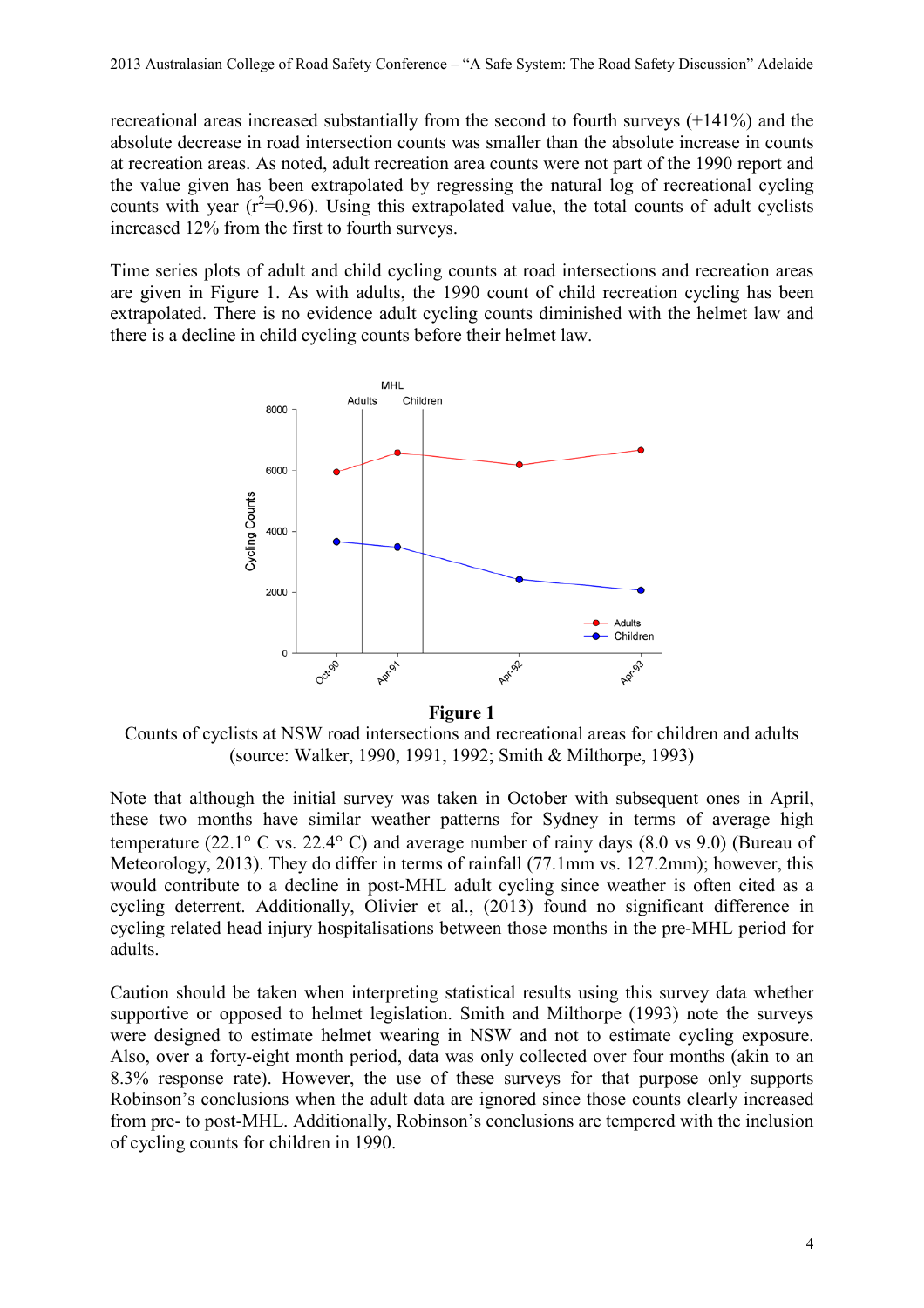Marshall and White (1994), in a report assessing the South Australia MHL, give estimated changes in cycling exposure. This work is cited by Robinson (2006); however, she does not mention survey results of cycling exposure. Using data from approximately 3000 households before (1990) and after (1993) helmet legislation, the authors found no significant declines in cycling exposure regardless of age, gender or level of urbanisation. Marshall and White (1994) also report a 2.9% increase in counts of cyclists into Adelaide following MHL. Another survey of helmet wearing among SA schoolchildren did note a 38.1% decline of cycling to school. This is inconsistent with the other SA surveys; however, the authors note only 20% of those aged 15 years of age or younger reported cycling to school.

Current opinions regarding bicycle helmets suggest it is a minor issue with more important concerns regarding cycling. Recent surveys list helmet wearing as the  $10<sup>th</sup>$  and  $13<sup>th</sup>$  most common barrier to cycling among current and non-cyclists respectively (Cycling Promotion Fund, 2011). In a survey of Australian women regarding encouraging women to cycle more, 4.1% gave the repeal of the helmet law as their main response (Cycling Promotion Fund, 2013). In both surveys, the lack of cycling infrastructure and safety concerns were much more common responses. Rissel and Wen (2012) report significantly more people would cycle without helmet legislation. However, Olivier et al. (2012) note the authors misinterpreted their statistical results and most Australians would not cycle more. Further, since Rissel and Wen's survey only concerned helmets as a cycling deterrent, it is unclear if those indicating they would cycle more without helmet legislation would not be further deterred due to other, more often cited factors such as lack of cycling infrastructure or concerns regarding safety.

It has been argued that increasing the number of cyclists will lower the number of cycling injuries per cyclist (Jacobsen, 2003). This is often called the *safety in numbers* (SiN) effect and is a variation of Smeed's Law. Robinson (2005), using her estimates of the deterrent effects of MHL, further hypothesised helmet legislation could increase the number of injuries per cyclist. The mathematical representation of SiN for cyclists is

$$
\frac{I}{C} \propto C^{-0.6} \tag{1}
$$

where *I* represents the number of injuries and *C* is the amount of cycling.

As noted above, very little cycling exposure data exists at the time of helmet legislation in the early 1990's. Yearly estimates of cycling participation does exist beginning in 2001 as part of the Participation in Exercise, Recreation and Sport (ERASS) surveys (ABS, 2001).

Equation (1) can be reformulated as

$$
I = I_0 \left(\frac{C}{C_0}\right)^{0.4} \tag{2}
$$

where  $I_0$  and  $C_0$  are initial values for injuries and amount of cycling respectively. Using NSW hospitalisation data (Olivier, Walter & Grzebieta, 2013), Figure 2 gives actual and expected head and arm injuries for 2001-2010 using equation (2) and 2001 injury and cycling participants as initial values.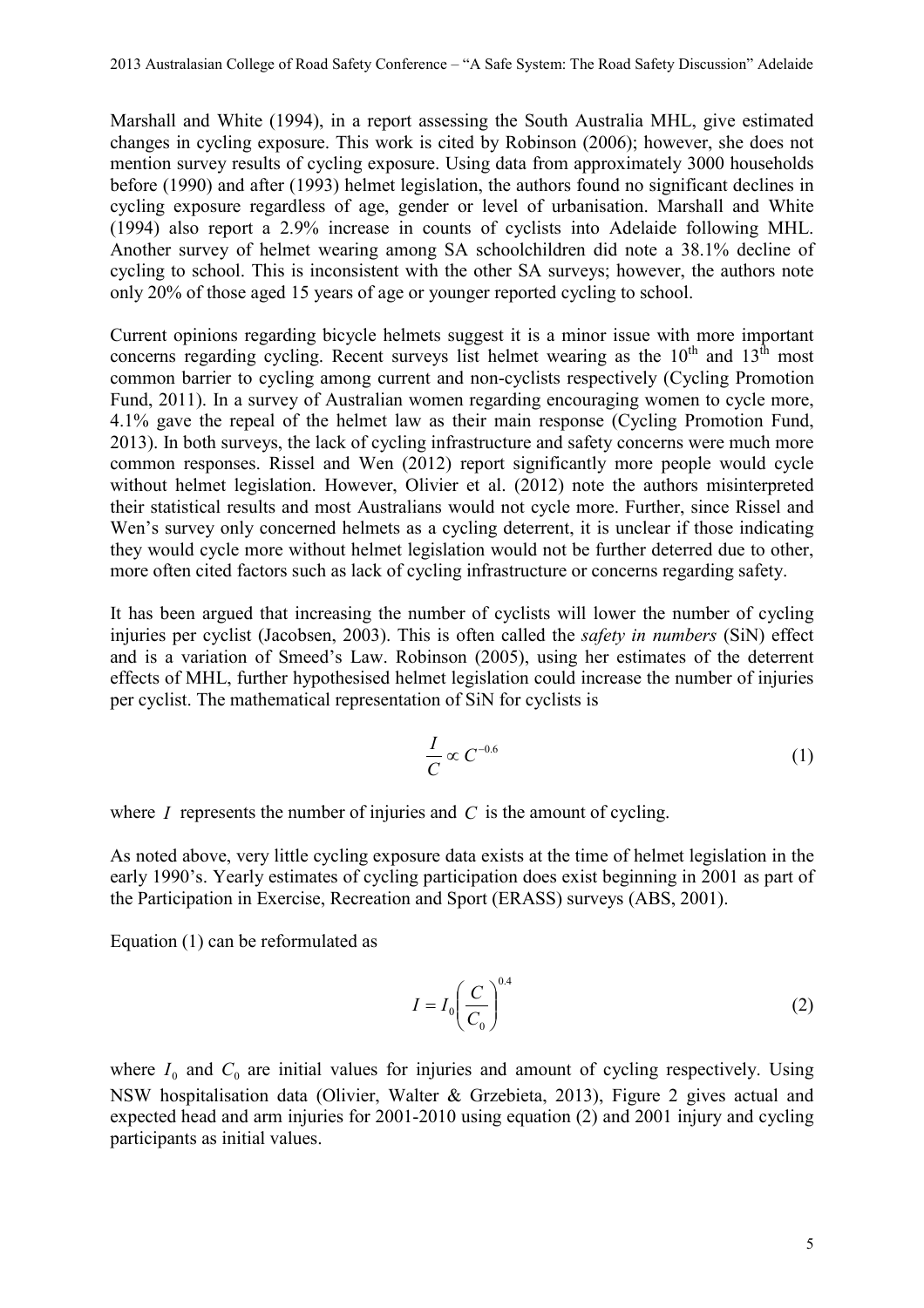The results are not supportive of SiN as the observed injuries differ substantially from expected (chi-square test, p<0.001 in each case). Additionally, using the counts of head/arm injuries and ERASS cycling estimates, the exponent is estimated to be 0.94 (95% CI: 0.59- 1.30). Therefore, this data suggest a proportional change in cycling is associated with a similar change in the proportion of cycling-related injury and is not supportive of the SiN effect for cycling.

Although the counts of observed and expected injuries diverge immediately, they seem to converge after 2006. In fact, observed head injuries are less than expected by 2010. This change coincides with increased cycling expenditures in NSW (Montoya, 2010) suggesting segregated cycling infrastructure and helmet legislation, not safety in numbers, are major causal factors in cycling safety. In other words, the safety in numbers effect may be a consequence of an existing safe cycling environment. Other authors (Bhatia & Wier, 2011) have further questioned the use of SiN in determining transportation policy due to the lack of supportive evidence.



**Figure 2**

Actual and expected NSW cycling hospitalisations (2001-2010) for (a) head and arm injuries and (b) head only

The increase in cycling injuries is also consistent with increased cycling per person (measured in either time or distance). The ERASS surveys estimate participation rates and not actual amounts of cycling. However, this would indicate the amount of cycling (not just participation) can increase in jurisdictions with helmet legislation which runs counter to most arguments against helmet legislation. In fact, a key assumption by de Jong (2012) is the kilometres cycled per person can only decrease with helmet legislation.

#### **Helmet wearing increases the risk of an accident**

Robinson (1996, 2006) suggested a cyclist's perception of risk is modified when wearing a helmet and, as a consequence, will exhibit riskier behaviour when wearing a helmet. This is often termed risk compensation. In a criticism of a Cochrane Review assessing the protective effect of bicycle helmets (Thompson, Rivara & Thompson, 1999), Adams and Hillman (2001) argue in favour of risk compensation. Adams (2007) has made similar arguments around seat belts in motor vehicles. However, there is scant evidence to support this theory.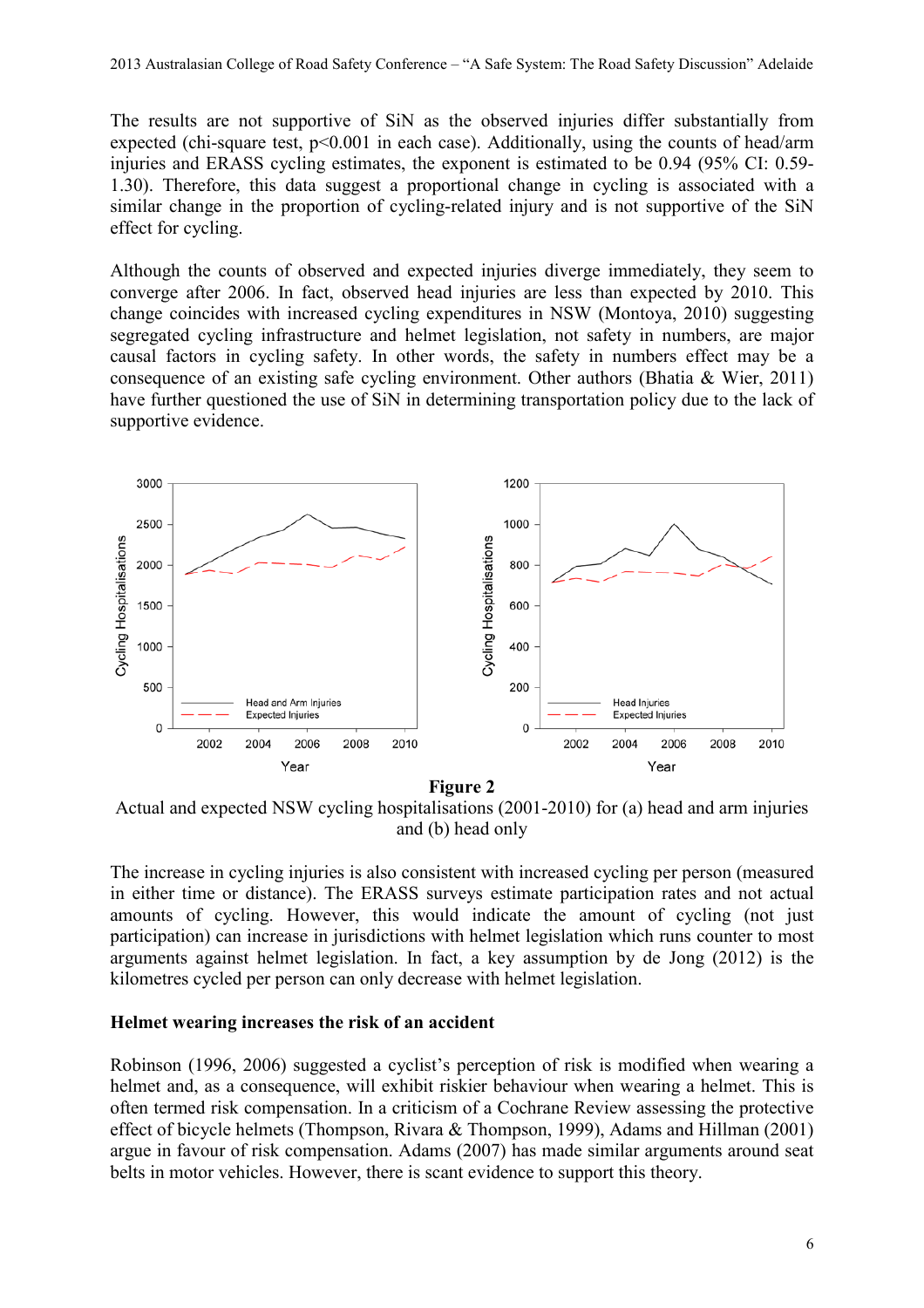A series of Norwegian studies, in an effort to measure risk compensation for helmet wearing, recruited cyclists who either usually wear or not wear helmets. Their primary outcome was average speed while wearing or not wearing a helmet and a measure of psychological relaxation. For usual helmet wearers, Phillips, Fyhri and Sagberg (2011) report lower cycling speeds and increased heart rate variability when not wearing a helmet. No significant differences were found for non-helmet users. A plot of this relationship is given in Fyhri and Phillips (2013) which has been reproduced below in the left panel of Figure 3. The authors urge caution regarding helmet legislation in light of their results.



**Figure 3**

Cycling speed with and without helmet wearing for regular helmet users and non-users with (a) incorrect and (b) correct temporal ordering (source: Fyhri & Phillips, 2012)

These results, and particularly their figure, are misleading as it conveys a temporal ordering that does not exist. This figure gives the impression a cyclist who usually wears a helmet will increase speed when wearing a helmet. The correct temporal ordering here is the reverse for usual helmet wearers and the correct ordering is given in the right panel of Figure 3. When plotted correctly, their results demonstrate a decrease in cycling speed when a cyclists moves from their usual condition (helmet use or non-use) to the treatment condition (non-use or helmet use). This is also true for their psychological relaxation results, i.e., declines in both groups when subjected to the treatment condition. Further, it is unclear if increased speed is a valid measure of risk compensation for bicycle helmet use. Through the use of computer simulation of bicycle crashes, helmet use was found to increase in protection as cycling speed increased thereby negating any potential effect of risk compensation (McNally & Rosenberg, 2013; McNally & Whitehead, 2013).

More importantly, helmet promotion and helmet legislation have a clear temporal ordering: usual non-wearers are urged or mandated to put on a helmet. In this situation, the authors report no significant changes in speed or psychological relaxation when a non-user wears a helmet, so their results do not support risk compensation theory as it relates to helmet promotion or legislation. On the other hand, results from case-control studies give evidence non-helmet users in a crash were more likely to exhibit illegal behaviour (Lardelli-Claret, 2003; Bambach et al., 2013).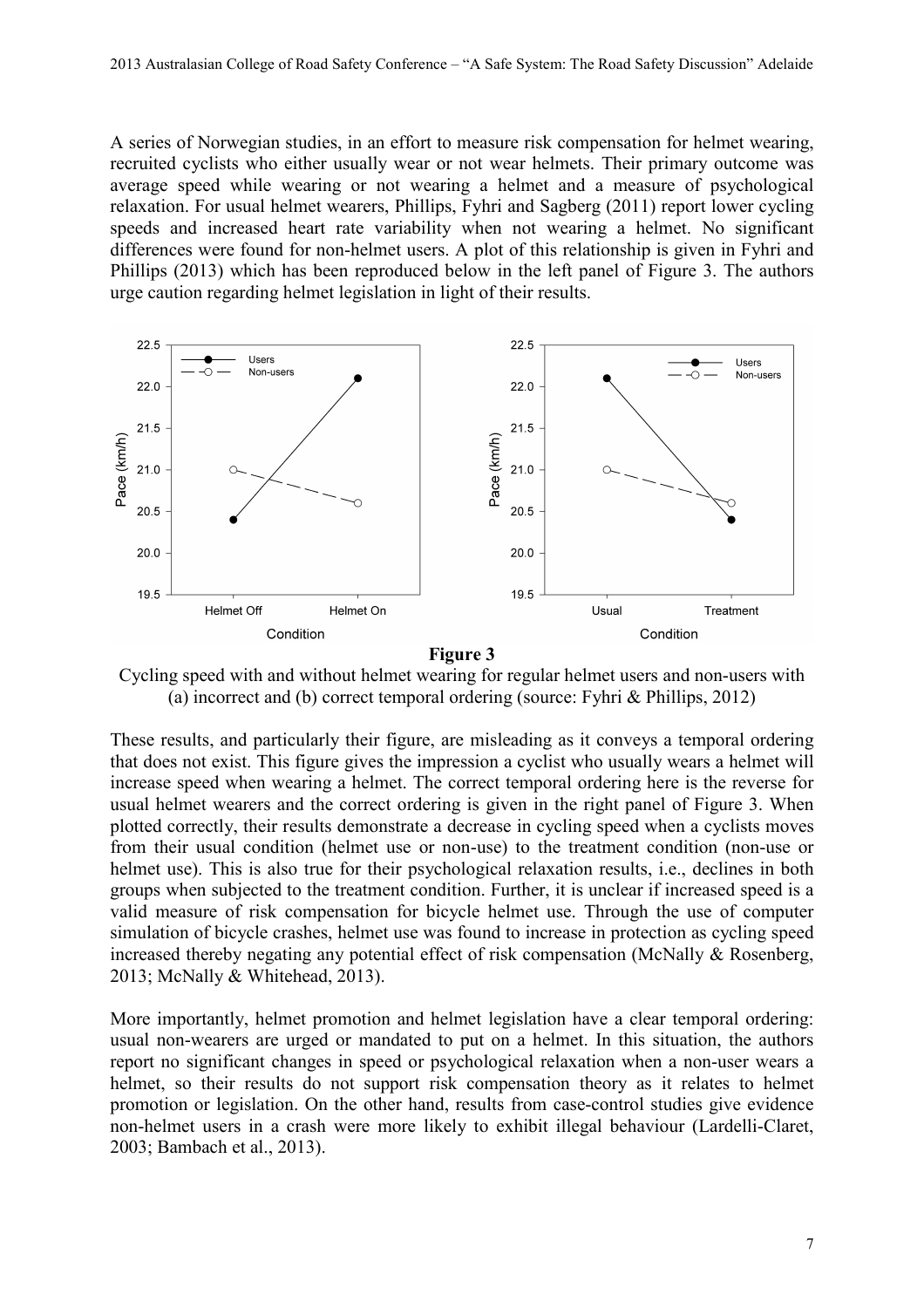One of the NSW helmet wearing surveys (Walker, 1991) examined whether helmet legislation may have influenced levels of compliance with other regulations governing the use of bicycles on the road. The data estimated a decrease in certain illegal behaviour by NSW adults including riding on the wrong part of the road or riding on the footpath following MHL. There was also no evidence that dangerous riding behaviour, such as doubling, riding 'no hands' or 'no feet' or riding more than three abreast, increased after the law. The report concluded that "the evidence available provides no support for the risk hypothesis."

In a study of driver behaviour towards cyclists, Walker (2007) reported significantly less overtaking distance when wearing a helmet versus not. Although not an example of classical risk compensation, the implication is the cyclist's environment is riskier when wearing a helmet.

It is known that lateral forces are increased when vehicles get nearer a cyclist. This is often the basis for the one metre rule, or similar three foot rule in the US, for safe overtaking (Love et al., 2012). Further, on his website, Walker (2012) supports the categorisation of his data using the one metre rule stating "this is perhaps the clearest way to illustrate the effect of helmet wearing." However, using data available on his website, Olivier and Walter (2013) demonstrated the association between helmet wearing and unsafe passing distances (< 1m) is non-significant (OR=1.3, p=0.182) and this effect is reduced when adjusted for vehicle size, city of occurrence and distance to the kerb ( $aOR=1.1$ ,  $p=0.540$ ). This result is not due to lack of statistical power since the sample size of the original study was based on 98% power.

#### **No evidence helmet laws reduce head injuries at a population level**

Although helmet use has been shown to be beneficial in a cycling crash, Robinson (2006, 2007) and Rissel (2012a) argue a population level effect has not been detected for jurisdictions with helmet legislation. Both authors cite a study by Hendrie et al. (1999) using WA data to support their arguments, yet each fail to note the paper found a significant decline in the ratio of cycling to pedestrian head injury at the time of the WA helmet law.

Comparing head and arm injury hospitalisations in NSW, Voukelatos and Rissel (2010) concluded helmet legislation did not lead to a greater reduction in head injuries beyond an overall declining trend in cycling injuries. However, serious data issues were identified in this study (Churches, 2010) and the article was later retracted by the journal (Grzebieta, 2011). Subsequently, however, the results from the retracted paper have been used as evidence against helmet legislation (Rissel, 2012). Additionally, Gillham (2011) uses the incorrect data reported by Voukelatos and Rissel (2010) as the basis for arguing against conclusions drawn from subsequent analyses by Walter et al. (2011) using the same source data while also hosting the original, retracted article [\(http://www.cycle-helmets.com/rissel.pdf\)](http://www.cycle-helmets.com/rissel.pdf).

Mindell, Wardlaw and Franklin (2011) combined figures found in Walter et al. (2011) and state "it is difficult to discern any particular reduction in head injuries to cyclists (red) compared with pedestrians (blue), although the data are rather "noisy"." Their plot is given in Figure 3. Note that these plots do not correspond to the actual data and is not a "like for like" comparison. In fact, the time series of head/arm and head/leg ratios for cyclists and pedestrians respectively do not overlap at all and exhibit differing amounts of variability or "noise".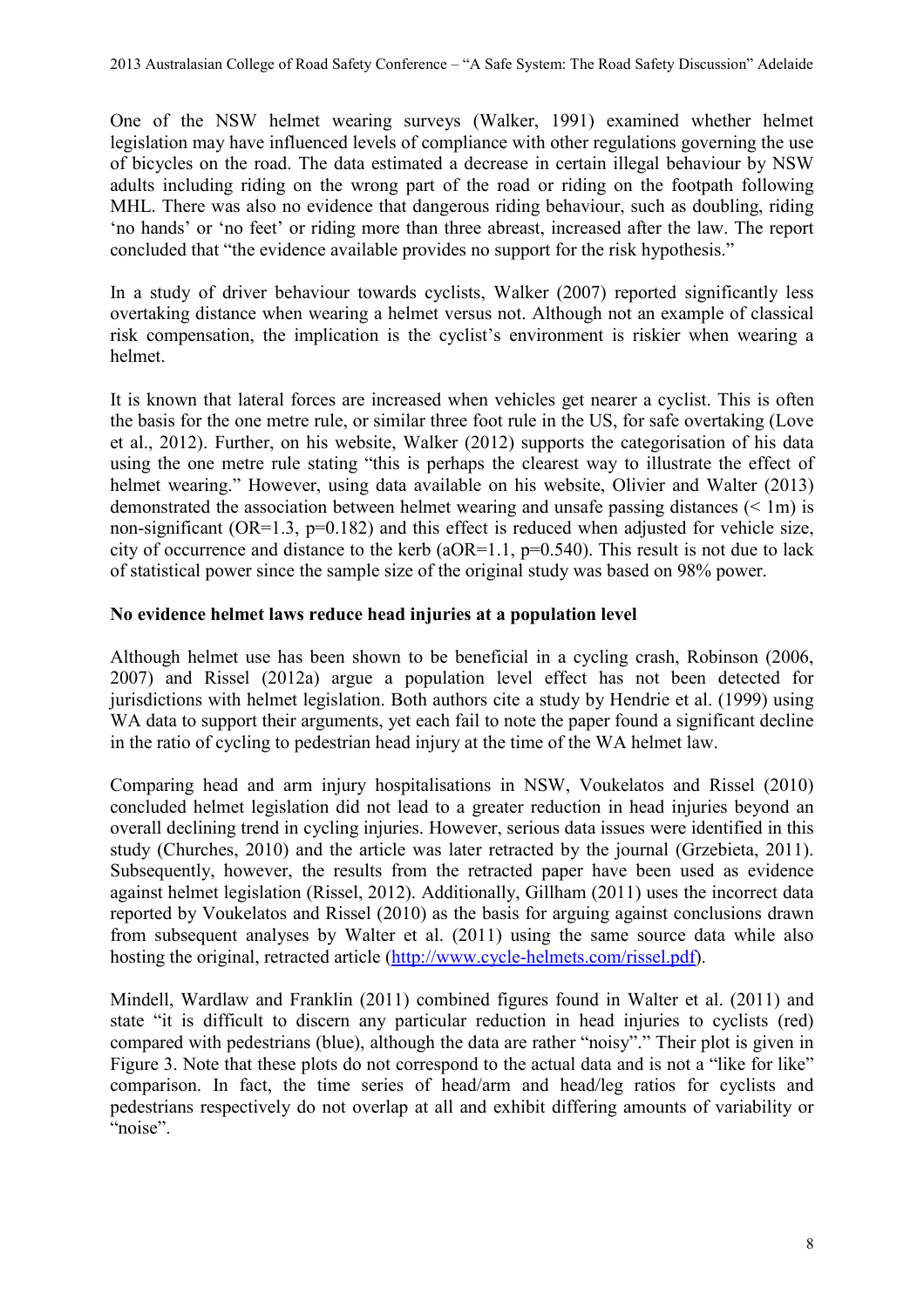The correct plots are given in Figure 4. To reproduce the plots in Mindell, Wardlaw and Franklin (2011), the height and variability of each time series would need to be adjusted producing time series that are ultimately no longer comparable. This is a clear case of manipulating the presentation of data to produce a desired result: trends in NSW hospitalisation data for cyclists are not supportive of helmet legislation.



Time series of the ratio of head to limb injuries for bicycle and pedestrian related hospitalisation in NSW (source: Mindell et al., 2011)

Relative to the other time series plots, there would appear to be less variability (i.e., "noise") in the head/arm ratio for cyclists and the head/leg ratio for pedestrians. By contrast, there is more "noise" in the comparison between cycling head and leg injuries. This suggests cycling arm and pedestrian leg injuries are better comparators with their respective primary outcomes (i.e., head injury). With regards to cycling injury, this is supported numerically as the withinmonth correlation is higher comparing cycling head injuries to arm injuries as opposed to leg injuries (Walter et al., 2013). Further, Figure 5 gives a plot of the head/arm injury ratio and the estimated counterfactual, i.e., the trend without the effect of the helmet law. This plot demonstrates a clear level shift in the head/arm ratio for cyclists after the helmet law as 89% (16/18) of monthly ratios are below the counterfactual.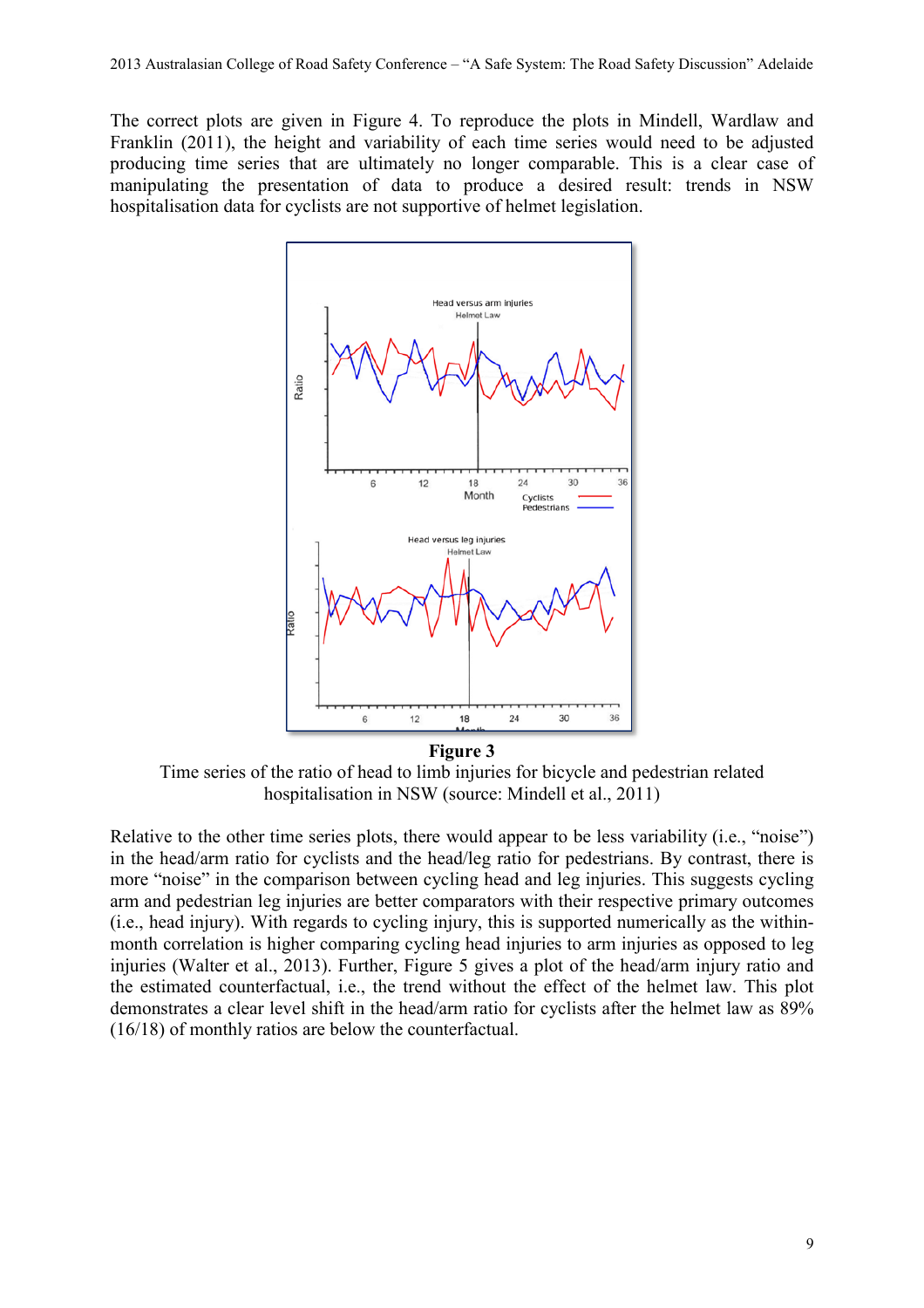

**Figure 4**

Time series of the ratio of head to limb injuries for bicycle and pedestrian related hospitalisation in NSW (source: NSW Department of Health)

Although graphical displays of data are an efficient method for presenting a study's results, they can also be misleading as demonstrated above. Additionally, a determination that data is "noisy" should be assessed objectively by comparing an observed effect to an estimate of variance, sometimes called the "signal" to "noise" ratio. Importantly, Ramsay et al. (2003), in a systematic review of studies using interrupted time series designs, found over 40% of studies in which the data was not analysed or analysed inappropriately, the original conclusions were reversed when appropriate statistical methods were used. A numerical analysis of the NSW hospitalisation data for cycling and pedestrian head injuries is given in Table 2.



Time series of the ratio of head to arm bicycle injury hospitalisations in NSW and the expected ratio without the helmet law (source: NSW Department of Health)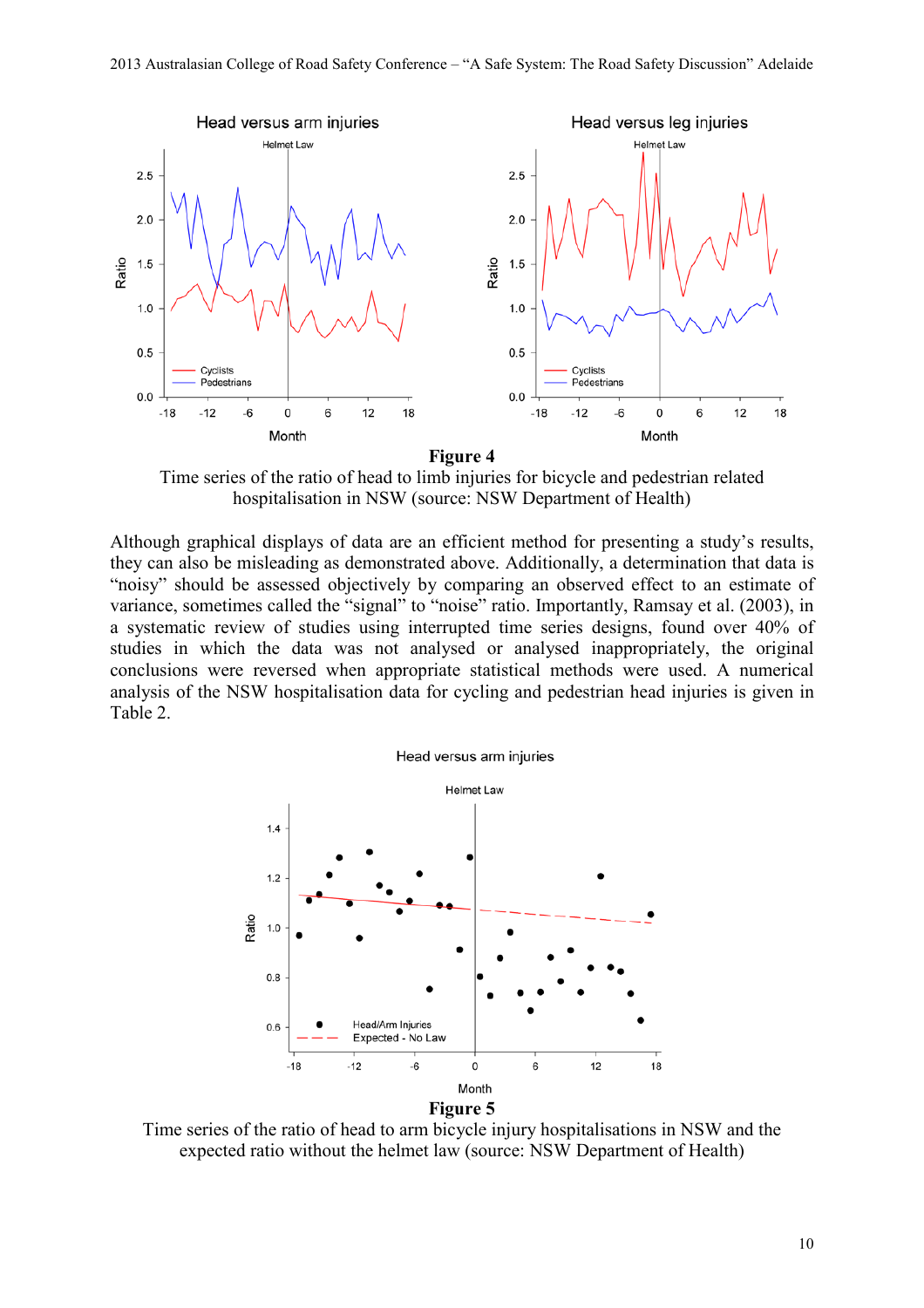# **Table 2**

Ratio of head to limb injury hospitalisations in NSW for cyclists and pedestrians immediately before and after mandatory helmet legislation (source: Walter et al., 2011)

|             | Pre-Law | Post-Law | % Change | p-value |
|-------------|---------|----------|----------|---------|
| Head/Arm    |         |          |          |         |
| Cyclists    | 1.075   | 0.779    | $-27.5$  | 0.03    |
| Pedestrians | 1.579   | 1.756    | $+11.2$  | 0.41    |
|             |         |          |          |         |
| Head/Leg    |         |          |          |         |
| Cyclists    | 2.164   | 1.493    | $-31.0$  | 0.03    |
| Pedestrians | 0.896   | 0.804    | $-10.2$  | 0.38    |

Note that the p-values given are substantially lower when the within-month correlation between head and limb injuries is part of the model or the most parsimonious model is chosen (Walter et al., 2013). For each type of ratio, there is a significant change with the helmet law for cyclists but not for pedestrians. In fact, there is an estimated increase in the head/arm ratio for pedestrians while there is a substantial decrease for cyclists. These results point to a small amount of "noise" relative to "signal" in the NSW hospitalisation data for cycling head injuries around the helmet law.

There is a drawback of strictly analysing the ratio of one injury to another. Specifically, the ratio between them may vary over time, yet it will be unclear whether it is due to changes in one or both. A more appropriate analysis, and perhaps time series plot, would be to estimate them as part of a joint model. Separate time series plots of cycling head and arm injury hospitalisations in NSW for the eighteen month period around the helmet law and the following two decades are given in Figure 6.



**Figure 6**

Cyclist head and arm injury hospitalisations in NSW during (a) the 36 month period around the helmet law and (b) 20 years post-MHL (source: NSW Department of Health)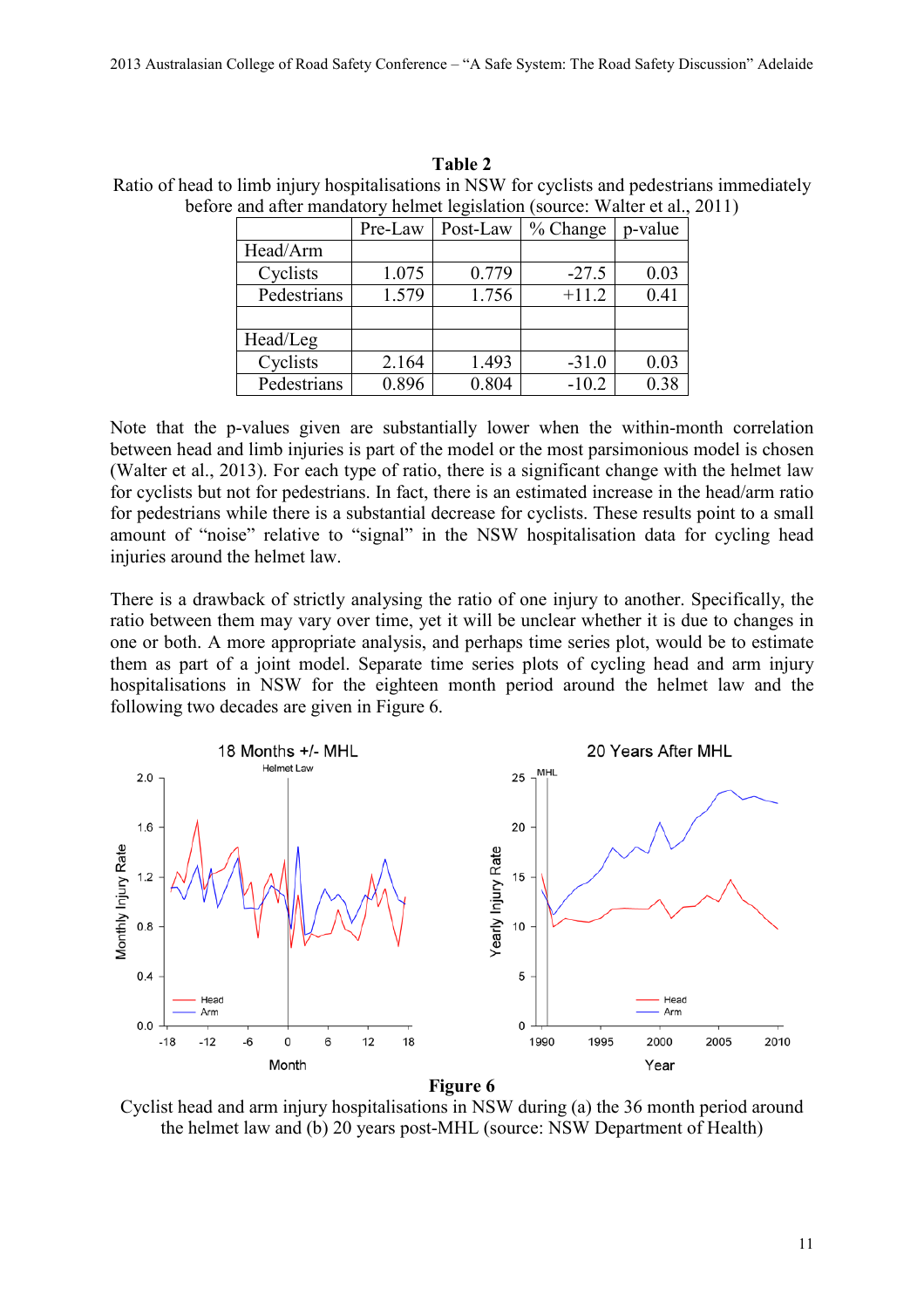In the eighteen month period before the helmet law, the head injury rate is consistently higher than the arm injury rate while the opposite holds in the subsequent eighteen month period. There is a clear divergence between these injury rates over the next twenty years using yearly aggregated data.

In a review of New Zealand data found in Tin Tin, Woodward and Ameratunga (2010), Clarke (2012) argues the NZ helmet law is associated with an increased injury risk of 20- 32%. This conclusion comes from comparing serious injuries per million hours cycling in the periods 1988-1991 and 2003-2007. The NZ helmet law was effective 1 January 1994 and Clarke's comparison ignores intermediate injury data for 1996-1999 and estimates of helmet wearing. There is a 17% decline in serious cycling injury comparing 1988-1991 with 1996- 1999 data. This time period also corresponds to an increase in helmet wearing (see Figure 7).

Although helmet use is a targeted intervention (i.e., a helmet will only protect the head), Clarke did not analyse head injuries separately and instead combined all cycling related injury. Missing from Clarke's study was a 67% decline in serious traumatic brain injury (TBI) comparing 1988-1991 and 1996-1999 data. Further, when contrasted with increases in helmet wearing, there is a decline in both serious injuries overall and serious TBI alone. While there is an increase in serious cycling injury comparing 1996-1999 and 2003-2007 data, there is only a slight increase in TBI. During this period, estimates of helmet wearing in NZ have remained steady indicating any changes in the injury trends are unrelated to helmet wearing.



Serious cycling-related injuries and traumatic brain injury (TBI) per one million hours travelling and estimated helmet wearing rates in New Zealand (source: Tin Tin et al., 2010; New Zealand Ministry of Health)

#### **Helmet laws result in a net health reduction**

It is often argued the deterrent effects of MHL, and subsequent increase in injury risk per cyclist through safety in numbers, leads to a net reduction in health. In a study regarding the health impact of MHL, de Jong (2012) concludes MHL is only overall beneficial under "relatively extreme assumptions".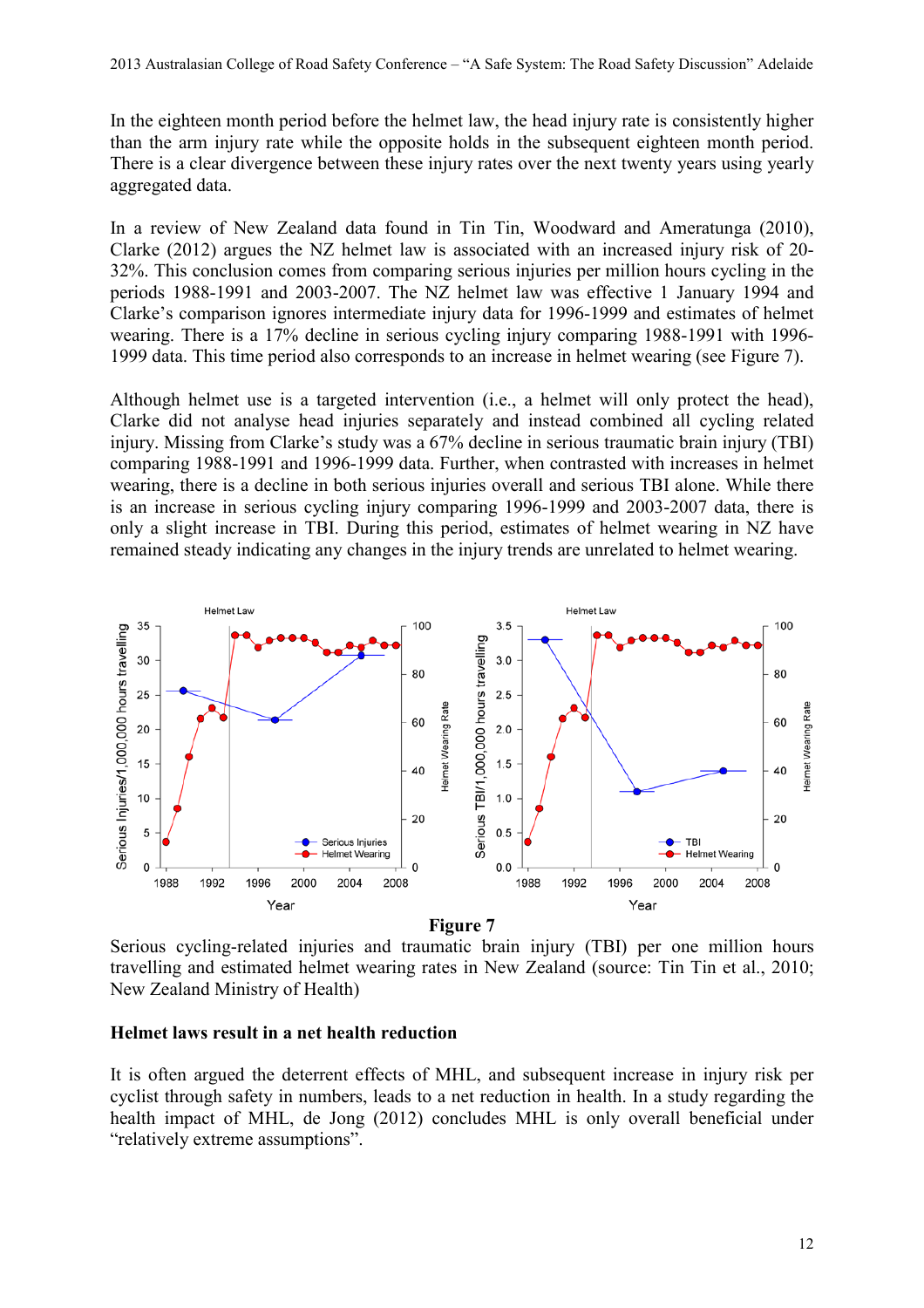Among de Jong's assumptions is helmet legislation can only lead to declines in cycling. As support for this assumption, de Jong notes, without citation, motorcyclists do not like helmets, so it is "safe to assume the same is true for bicyclists". He also points to Robinson (1996, 2006, 2007) as the "main statistical studies" on the subject. As demonstrated above, there is no evidence adult cycling diminished with helmet legislation in NSW and the safety in numbers hypothesis is not supported using available NSW data. There is also little evidence helmet use increases the risk of DAI or an increase in riskier behaviour. Therefore, the belief that helmet legislation will not lead to less cycling or helmet use will not increase the risk of injury are reasonable assumptions. Under those conditions, de Jong's model will always demonstrate a net benefit to helmet legislation.

With regards to Australia, de Jong used model parameters based on data from other nations. So, it is unclear if any of his results are applicable to cycling in Australia. Additionally, Newbold (2012) found a benefit to helmet legislation using de Jong's model using parameters relevant to the United States.

#### **Discussion**

In this paper, we discuss common arguments against the use of bicycle helmets and government mandated helmet use. As demonstrated, these arguments are not supported by available data (DAI hypothesis, safety in numbers), rely on the omission of key data (deterrent effects of legislation, lack of population level effects) or the misrepresentation of data (risk compensation, lack of population level effects). The hypothesis helmet legislation leads to a net health disbenefit, or the related obesity link (for example, see Rissel, 2012a), is dependent on these arguments and is therefore not supported by available evidence.

This is not the first paper critical of methods used in anti-helmet arguments. Other work not cited above has pointed to common fallacies in the literature portraying bicycle helmets or helmet laws negatively (Hagel & Pless, 2006; Hagel et al., 2006; Rechnitzer, McIntosh & Grzebieta, 2012; Olivier et al., 2012; Biegler & Johnson, in press; Trégouët, in press).

Many of the authors arguing against helmets cited in this paper belong to anti-helmet advocacy groups. Adams, Curnow, Franklin, Gillham, Hillman, Robinson and Wardlaw are members of the Bicycle Helmet Research Foundation (BHRF, 2013). Curnow and Gillham also maintain their own websites dedicated to anti-helmet advocacy (CRAG, 2013; Gillham, 2011). Mindell is vice-chair of the Transport and Health Study Group whose objectives include "To promote a more balanced approach to cycle safety and oppose cycle helmet legislation" (THSG, 2013). The THSG is affiliated with a new Elsevier journal with Mindell as editor-in-chief with Rissel and Wardlaw as members of the editorial board (Journal of Transport & Health, 2013). Additionally, Rissel has participated in anti-helmet protests (Chadwick, 2012).

Quite often arguments against helmet legislation are framed as an all-or-nothing safety intervention strategy that is in direct competition with creating segregated cycling infrastructure. In other words, it is believed a government will support one but not both. To wit, Ian Walker in a recent New York Times article states "Any solution to bicyclist safety should focus on preventing collisions from taking place, not seeking to minimize the damage after a collision has occurred" (Egan, 2013). This strategy runs counter to the safe management system (SMS) approach supported by government and safety advocacy groups. There is also little support for focussing on injury avoidance alone in the injury record. In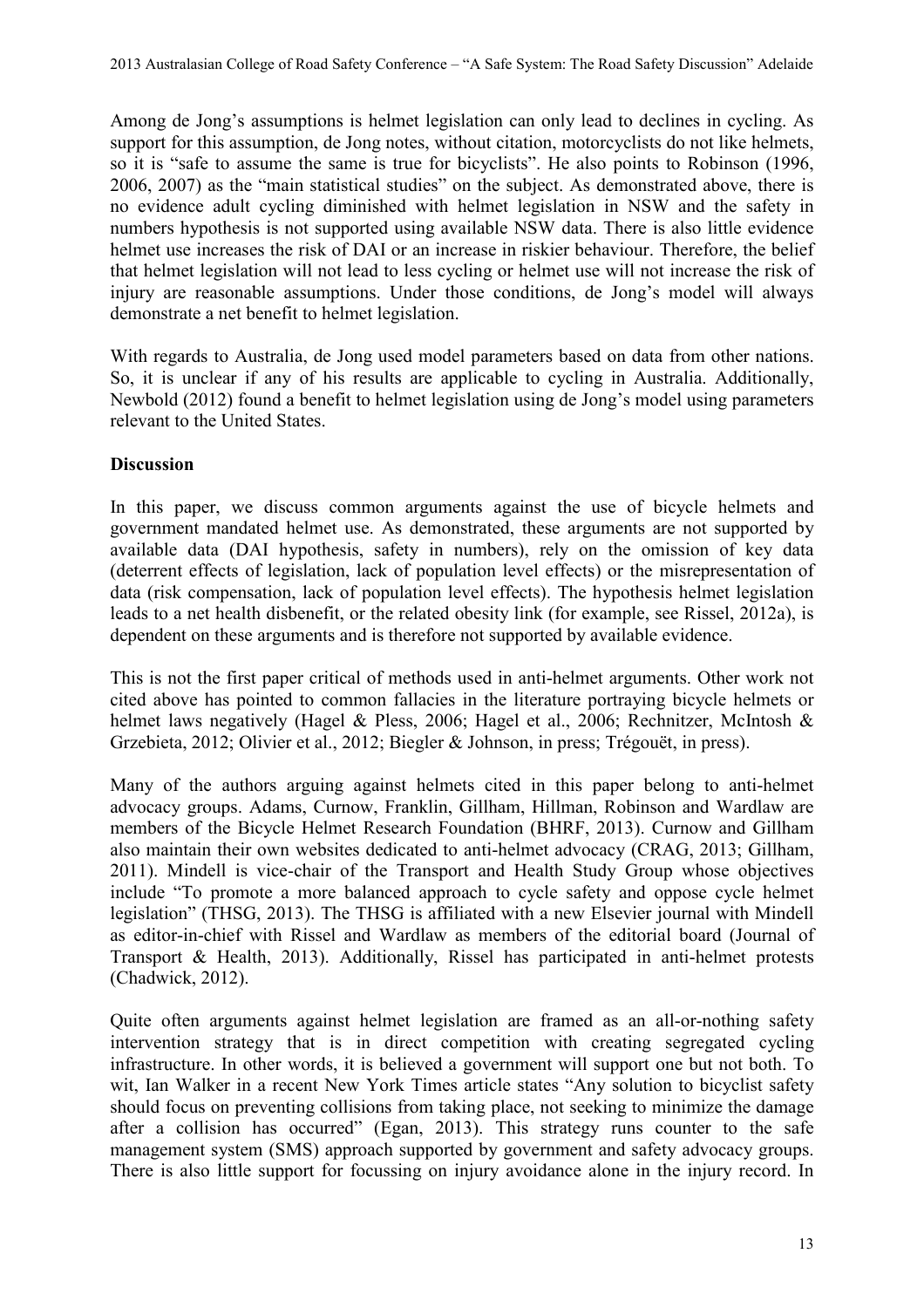NSW from 1991 to 2010, only 12% and 23% of bicycle related head injury hospitalisations for children and adults respectively involve a motor vehicle. The goal of SMS, on the other hand, would be to minimise the risk of a crash and to minimise the risk of injury when a crash occurs.

There are other anti-helmet arguments we have not addressed. A Straw Man is often posited that helmet use is not mandated for pedestrians, so it should not be applied to cyclists. This argument has appeal on the surface; however, a similar argument could be made regarding seat belt legislation. A similarly structured argument might be "seat belts are not required for cyclists who are often injured falling of a bicycle, so it should not apply to drivers or passengers." Another argument is that helmet legislation impedes personal freedoms. In a democratic society, this is a valid argument for an individual. However, helmet legislation would be valid for a democratic society with support from the majority. An estimated 94% of Australians support helmet legislation (Essential Report, 2012).

This paper does not suggest research in favour of helmets is not without flaws. For example, Robinson (2001) was critical of Povey et al. (1999) for not fitting time trends in their assessment of the New Zealand helmet law. Povey et al. fit the log of the ratio of head injuries to limb fractures with estimates of helmet wearing for years 1990-1996. Observations taken over time can exhibit serial dependence and failure to account for this interdependence can lead to invalid inferences. The model used by Povey et al. assumes independence, serial or otherwise. Fitting time trends is an indirect method for accounting for serial dependence and there are more direct statistical methods for this purpose, for example, autocorrelated regression or autoregressive integrated moving average models. At issue with the Povey et al. analysis is whether their model assumptions were justified, specifically serially independent observations. Neither Povey et al. (1999) nor Robinson assessed serial dependence in the New Zealand data and there are other methodological issues in much of the research assessing the New Zealand law (Wang et al., submitted). Importantly, the Durbin-Watson statistic for this data is 1.8 indicating an independence assumption is reasonable and, therefore, the results of the Povey et al. (1999) analysis are valid. So, Robinson's concerns were reasonable, although her specific criticism was not.

### **Conclusion**

While there is much conflicting evidence related to helmets and MHL efficacy, when brought under statistical scrutiny the majority of evidence against helmets or MHL appears overstated, misleading or invalid. Moreover, much of it has been conducted by people with known affiliations with anti-helmet or anti-MHL organisations. Ultimately, this body of work distorts our understanding of the mechanisms by which helmet wearing protects the heads of cyclists and the factors related to the success or failure of helmet legislation. Future research should exercise caution regarding the validity of the anti-helmet arguments discussed in this paper unless, of course, they are supported by robust data and analyses from the peer-reviewed literature. We further caution against the use of advocacy groups, such as those listed above, as a resource for shaping road safety policy.

### **Acknowledgements**

The authors wish to thank the NSW Ministry of Health, Centre for Epidemiology and Evidence for providing the data analysed in this study.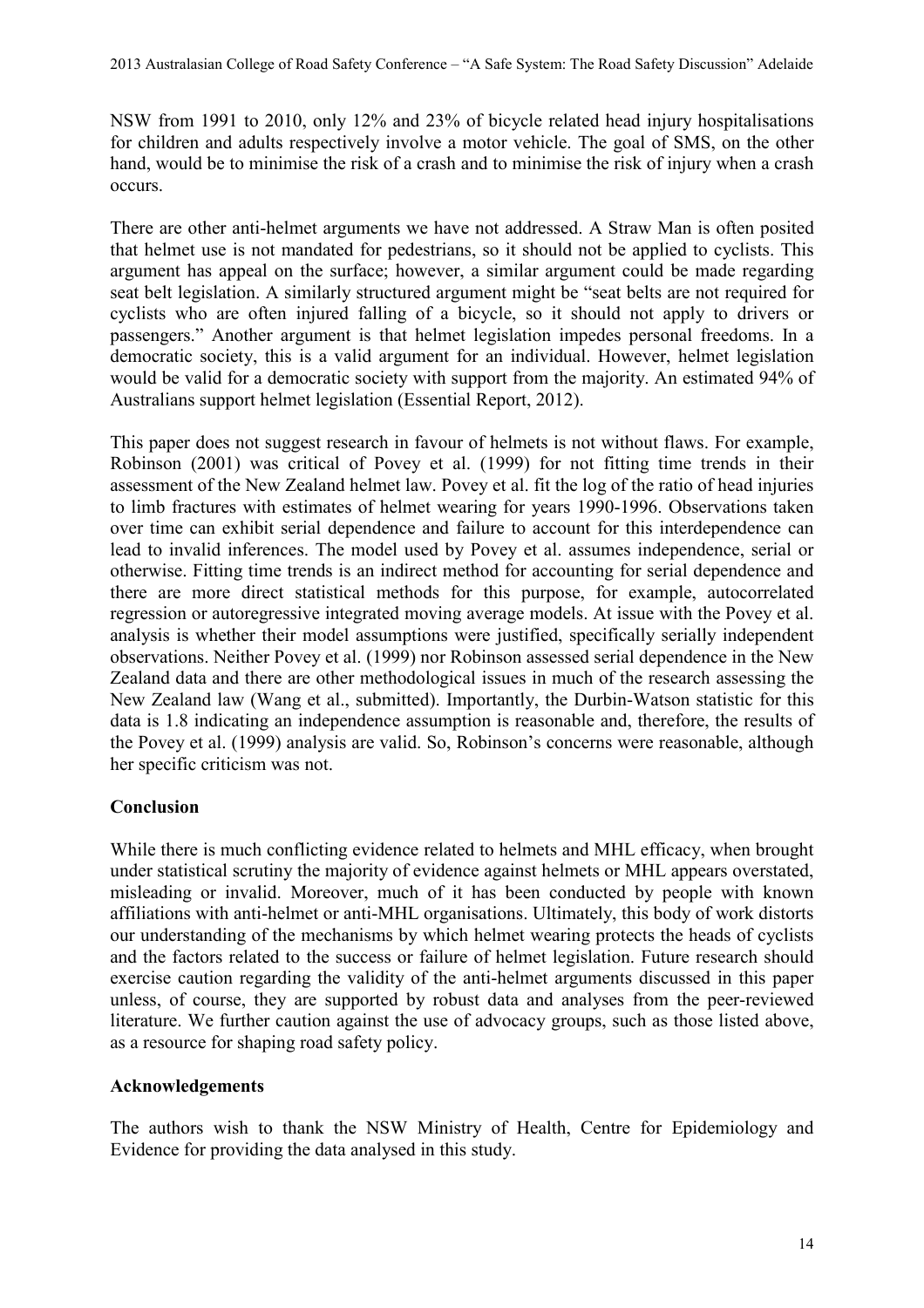# **References**

Adams, J. (2007). Seat belt laws: Repeal them? *Significance*, 4, 86-89. [http://dx.doi.org/10.1111/j.1740-9713.2007.00236.x.](http://dx.doi.org/10.1111/j.1740-9713.2007.00236.x)

Adams, J. & Hillman, M. (2001). The risk compensation theory and bicycle helmets. *Injury Prevention*, 7, 89-91.

Amoros, E., Chiron, M., Martin, J.L., Thelot, B. & Laumon, B. (2012). Bicycle helmet wearing and the risk of head, face, and neck injury: a French case control study based on a road trauma registry. *Injury Prevention*, 18, 27–32.

Attewell, R.G., Glase, K. & McFadden, M. (2001). Bicycle helmet efficacy: a meta-analysis. *Accident Analysis and Prevention*, 33, 345–352.

Australian Bureau of Statistics, 2001. Participation in Exercise, Recreation and Sport 2001. ABS, Canberra. Available at: [http://www.ausport.gov.au/\\_\\_data/assets/pdf\\_file/0007/148777/ERASS\\_2001.pdf.](http://www.ausport.gov.au/__data/assets/pdf_file/0007/148777/ERASS_2001.pdf)

Bambach, M.R., Mitchell, R.J., Grzebieta, R.H. & Olivier, J. (2013). The effectiveness of helmets in bicycle collisions with motor vehicles: A case–control study. *Accident Analysis and Prevention*, 53, 78-88.

Bhatia, R. & Wier, M. (2011). "Safety in Numbers" re-examined: can we make valid or practical inferences from available evidence? *Accident Analysis and Prevention*, 43, 235-240.

BHRF. (2003). Cycle helmets and rotational injuries. Bicycle Helmet Research Foundation. Available at: [http://www.cyclehelmets.org/1039.html.](http://www.cyclehelmets.org/1039.html) (accessed 19.07.13)

BHRF. (2013). Patrons and Editorial Board. Bicycle Helmet Research Foundation. Available at: [http://www.cyclehelmets.org/1121.html.](http://www.cyclehelmets.org/1121.html) (accessed 26.07.13)

Bicycle Australia. (2010). Bicycle Helmets. Available at: [http://bicycleaustralia.org/helmets.php.](http://bicycleaustralia.org/helmets.php) (accessed 19.07.13)

Bicycle NSW. (2013). Bicycle Helmets. Available at: [http://bicyclensw.org.au/advocacy/positions/legal/helmets/.](http://bicyclensw.org.au/advocacy/positions/legal/helmets/) (accessed 19.07.13)

Biegler, P. & Johnson, M. In defence of mandatory bicycle helmet legislation: response to Hooper and Spicer. *Journal of Medial Ethics*, in press.

Bureau of Meteorology. (2013). Summary statistics for Sydney (Observatory Hill). Available at: [http://www.bom.gov.au/climate/averages/tables/cw\\_066062.shtml.](http://www.bom.gov.au/climate/averages/tables/cw_066062.shtml) (accessed 19.07.13)

Chadwick, V. (2012). Protesting cyclists to make Merri, their hair blowin' in the wind. *The Courier*. Available at: [http://www.thecourier.com.au/story/361766/protesting-cyclists-to](http://www.thecourier.com.au/story/361766/protesting-cyclists-to-make-merri-their-hair-blowin-in-the-wind/?cs=12)[make-merri-their-hair-blowin-in-the-wind/?cs=12.](http://www.thecourier.com.au/story/361766/protesting-cyclists-to-make-merri-their-hair-blowin-in-the-wind/?cs=12)

Churches, T. (2010). Data and graphing errors in the Voukelatos and Rissel paper. *Journal of the Australasian College of Road Safety*, 21, 62–64.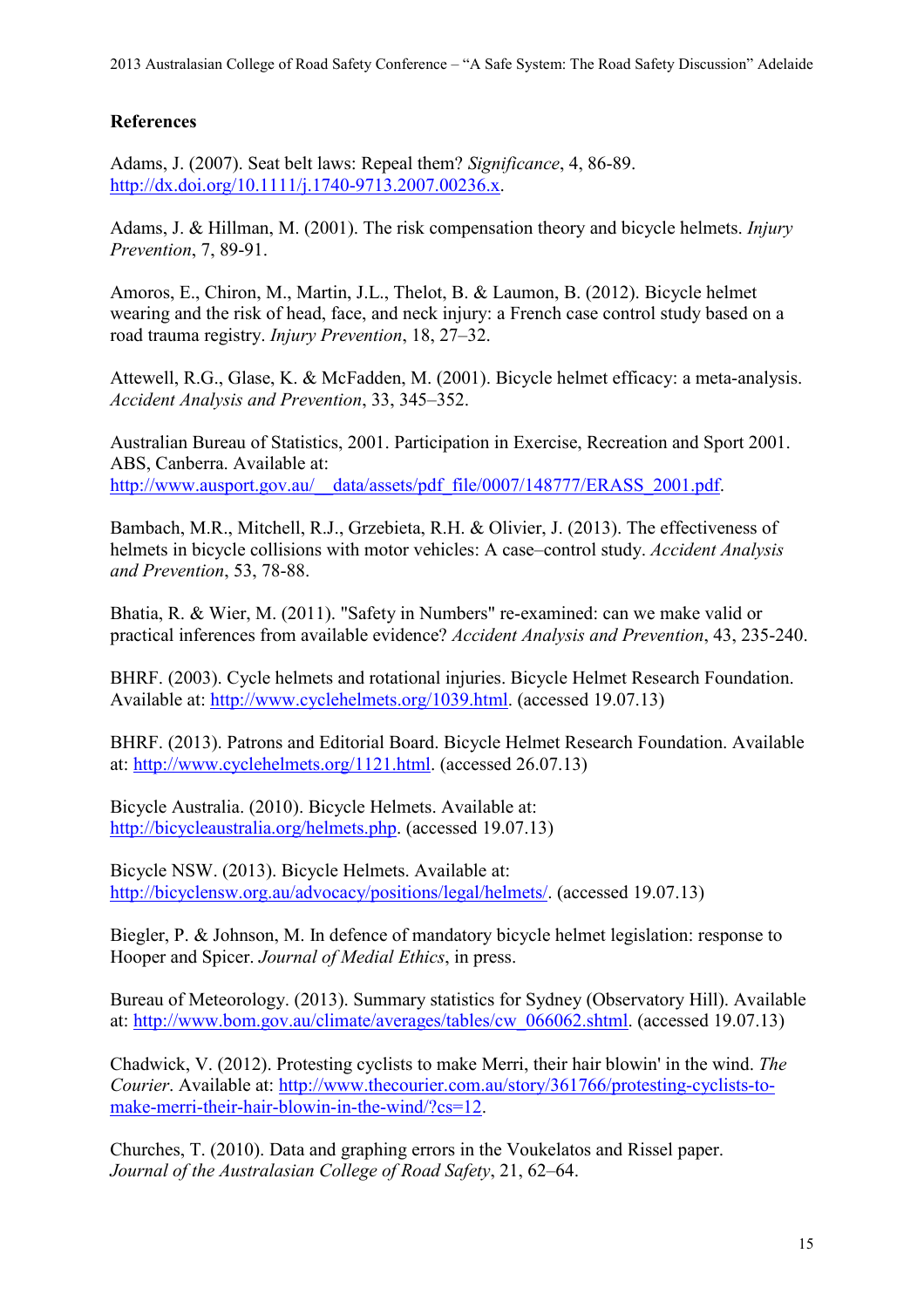Churches, T. (2013). The benefits of reproducible research: a public health example. Available at: [https://github.com/timchurches/meta-analyses/blob/master/benefits-of](https://github.com/timchurches/meta-analyses/blob/master/benefits-of-reproducible-research/benefits-of-reproducible-research.md)[reproducible-research/benefits-of-reproducible-research.md.](https://github.com/timchurches/meta-analyses/blob/master/benefits-of-reproducible-research/benefits-of-reproducible-research.md) (accessed 19.07.13)

Clarke, C. (2012). Evaluation of New Zealand's bicycle helmet law. *New Zealand Medical Journal*, 125, 60-69.

CRAG. (2013). Cyclists Rights Action Group. Available at: [http://crag.asn.au/.](http://crag.asn.au/) (accessed 26.07.13)

Curnow, W.J. (2003). The efficacy of bicycle helmets against brain injury. *Accident Analysis and Prevention*, 35, 287-292.

Curnow, W.J. (2007). Bicycle helmets and brain injury. *Accident Analysis and Prevention*, 39, 433-436.

Cycling Promotion Fund. (2011). Riding a Bike for Transport: 2011 Survey Findings. Available at:

[http://www.cyclingpromotion.com.au/images/stories/MediaReleaseDocs/CyclingPromotionF](http://www.cyclingpromotion.com.au/images/stories/MediaReleaseDocs/CyclingPromotionFund_Riding_a_Bike_for_Transport_Survey_Report_2011.pdf) und Riding a Bike for Transport Survey Report 2011.pdf

Cycling Promotion Fund. (2013). Women and cycling survey 2013. Available at: [http://www.heartfoundation.org.au/news-media/Media-Releases-2013/Documents/CPF%20-](http://www.heartfoundation.org.au/news-media/Media-Releases-2013/Documents/CPF%20-%20Women%20and%20Cycling%20Survey%202013.pdf) [%20Women%20and%20Cycling%20Survey%202013.pdf](http://www.heartfoundation.org.au/news-media/Media-Releases-2013/Documents/CPF%20-%20Women%20and%20Cycling%20Survey%202013.pdf)

Dinh, M.M., Curtis, K. & Ivers, R. (2013). The effectiveness of helmets in reducing head injuries and hospital treatment costs: a multicentre study. *MJA*, 198, 416-417.

Egan, S. (2013). Bike Sharing Can Mean Safer Biking. *New York Times*. Available at: http://well.blogs.nytimes.com/2013/06/13/bike-sharing-can-mean-safer-biking/? r=0.

Elvik, R. (2011). Publication bias and time-trend bias in meta-analysis of bicycle helmet efficacy: a re-analysis of Attewell, Glase and McFadden, 2001. *Accident Analysis and Prevention*, 43, 1245–1251. <http://dx.doi.org/10.1016/j.aap.2011.01.007>

Elvik, R. (*in press*). Corrigendum to: "Publication bias and time-trend bias in meta-analysis of bicycle helmet efficacy: A re-analysis of Attewell, Glase and McFadden, 2001". *Accident Analysis and Prevention*. <http://dx.doi.org/10.1016/j.aap.2012.12.003>

Essential Vision. (2012). *Essential Report*. Available from [http://essentialvision.com.au/documents/essential\\_report\\_120430.pdf.](http://essentialvision.com.au/documents/essential_report_120430.pdf) (accessed 02.07.12).

Fyhri, A., Bjørnskau, T. & Backer-Grøndahl, A. (2012). Bicycle helmets – A case of risk compensation? *Transportation Research Part F*, 15, 612-624.

Fyhri, A. & Phillips, R.O. (2013). Emotional reactions to cycle helmet use. *Accident Analysis and Prevention*, 50, 59-63.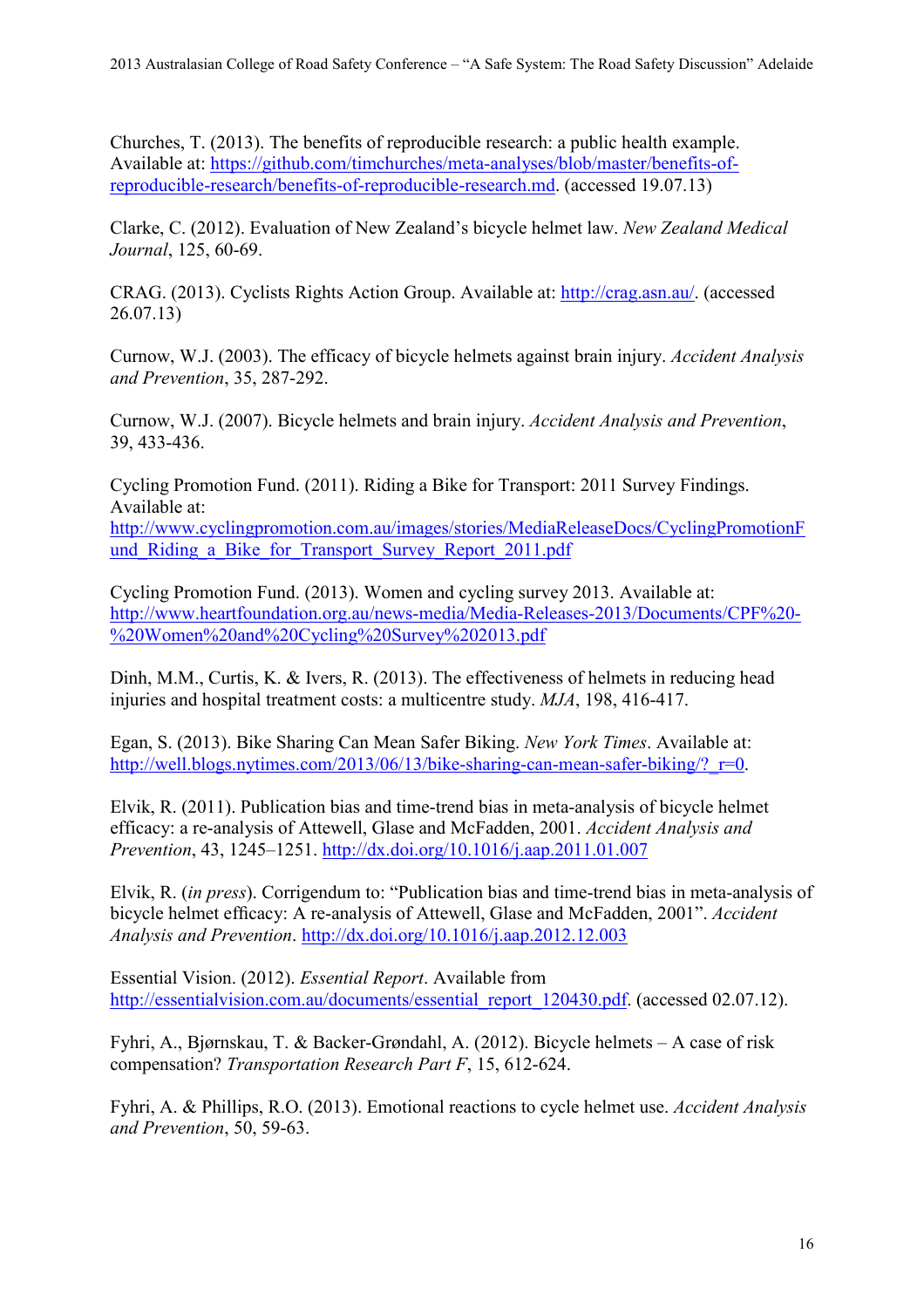Gillham, C. (2011). Mandatory bicycle helmet law in Western Australia. Available at: [http://www.cycle-helmets.com/.](http://www.cycle-helmets.com/) (accessed 19.07.13)

Grzebieta, R. (2011). Retraction of the Voukelatos and Rissel paper on bicycle helmet legislation and injury. Journal of the Australasian College of Road Safety, 22, 39.

Hagel, B., McPherson, A., Rivara, F.P. & Pless, B. (2006). Arguments against helmet legislation are flawed. *BMJ*, 332, 725-726.

Hagel, B.E. & Pless, I.B. (2006). A critical examination of arguments against bicycle helmet use and legislation. *Accident Analysis and Prevention*, 38, 277-278.

Hendrie, D., Legge, M., Rosman, D. & Kirov, C. (1999). An economic evaluation of the mandatory bicycle helmet legislation in Western Australia. Conference on Road Safety, Perth, Western Australia, November 26.

Jacobsen, P.L. (2003). Safety in numbers: more walkers and bicyclists, safer walking and bicycling. *Injury Prevention*, 9, 205-209.

Journal of Transport & Health. (2013). Editorial Board. Available at: [http://www.journals.elsevier.com/journal-of-transport-and-health/editorial-board/.](http://www.journals.elsevier.com/journal-of-transport-and-health/editorial-board/) (accessed 26.07.13)

Lardelli-Claret, P., de Dios Luna-del-Castillo, J., Jiménez-Moleón, J.J., García-Martín, M., Bueno-Cavanillas, A. & Gálvez-Vargas, R. (2003) Risk compensation theory and voluntary helmet use by cyclists in Spain. *Injury Prevention*, 9, 128-132.

Love, D.C., Breaud, A., Burns, S., Margulies, J., Romano, M. & Lawrence, R. (2012). Is the three-foot bicycle passing law working in Baltimore, Maryland? *Accident Analysis & Prevention*, 48, 451-456.

Marshall, J. & White, M. (1994). Evaluation of the compulsory helmet wearing legislation for bicyclists in South Australia. South Australian Department of Transport, Walkerville, SA. Available at:

[http://www.bicyclenetwork.com.au/media/vanilla/file/SA%20Helmet%20eval%201994%20S](http://www.bicyclenetwork.com.au/media/vanilla/file/SA%20Helmet%20eval%201994%20SA%20Marshall.pdf) [A%20Marshall.pdf.](http://www.bicyclenetwork.com.au/media/vanilla/file/SA%20Helmet%20eval%201994%20SA%20Marshall.pdf)

McIntosh, A.S., Lai, A. & Schilter, E. (2013). Bicycle Helmets: Head Impact Dynamics in Helmeted and Unhelmeted Oblique Impact Tests. *Traffic Injury Prevention*, 14, 501-508.

McNally, D.S. & Rosenberg, N.M. (2013). MADYMO simulation of children in cycle accidents: A novel approach in risk assessment. *Accident Analysis and Prevention*, 59, 469– 478.

McNally, D.S. & Whitehead, S. (2013). A computational simulation study of the influence of helmet wearing on head injury risk in adult cyclists. *Accident Analysis and Prevention*, 60, 15–23.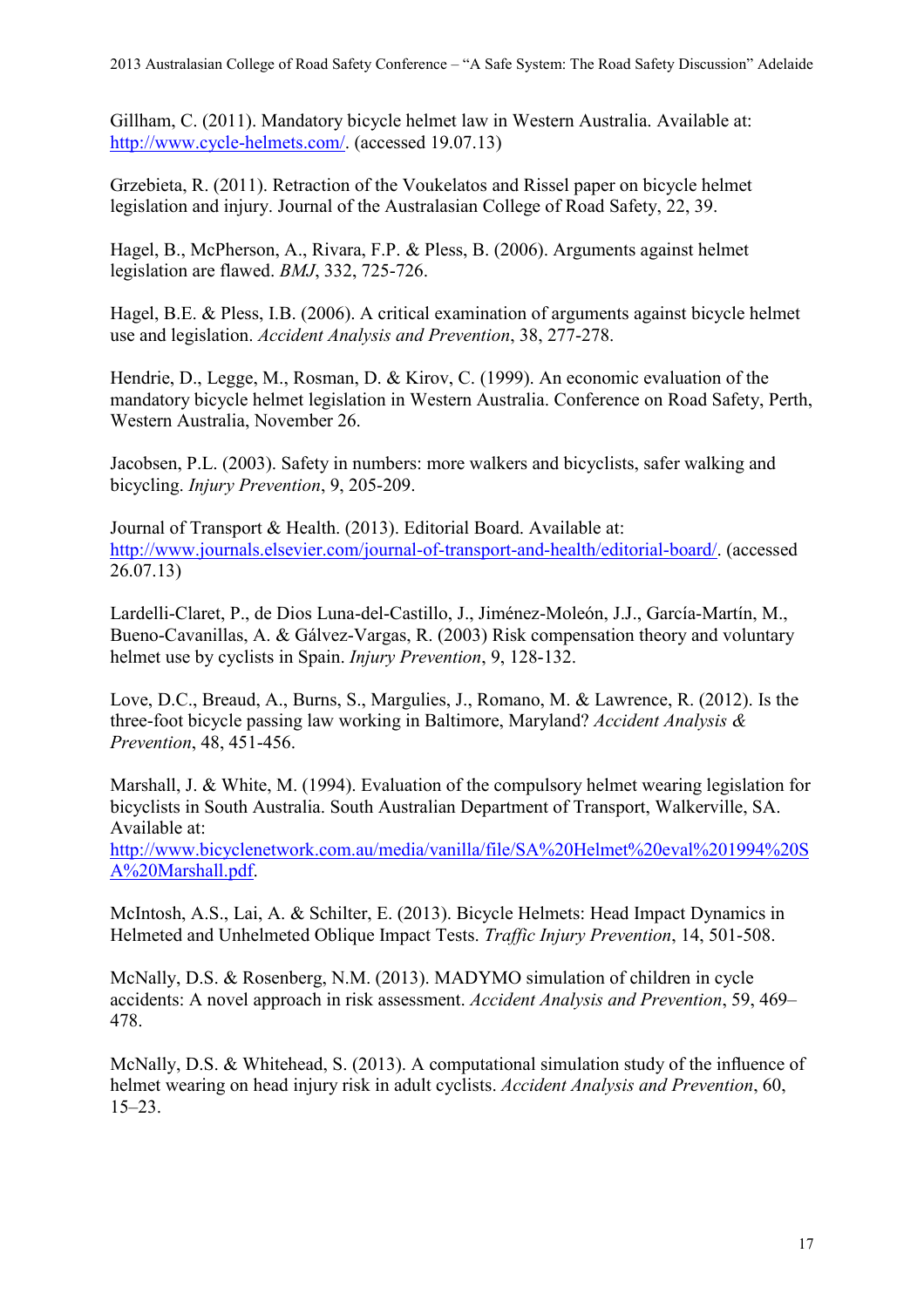Mindell, J., Wardlaw, M. & Franklin, J. (2011). Cycling: health and safety study for HotM2. Transport and Health Study Group. Available at: [http://www.transportandhealth.org.uk/wp](http://www.transportandhealth.org.uk/wp-content/uploads/2011/10/THSG-seminar_Cycling-safety.pptx)[content/uploads/2011/10/THSG-seminar\\_Cycling-safety.pptx.](http://www.transportandhealth.org.uk/wp-content/uploads/2011/10/THSG-seminar_Cycling-safety.pptx)

Montoya, D. (2010). Cycling and Transport Policy in NSW, Briefing Paper No. 8/2010, NSW Parliamentary Library Research Service, ISBN 978-0-7313-1869-8.

Newbold, S.C. (2012). Examining the Health-Risk Tradeoffs of Mandatory Bicycle Helmet Laws. *Risk Analysis*, 32, 791-798.

Olivier, J., Churches, T., McIntosh, A. & Grzebieta, R. (2012a). Response to Rissel and Wen. *Health Promotion Journal of Australia*, 23, 76.

Olivier, J., Hayen, A., Walter, S., Churches, T. & Grzebieta, R. (2012b). Cycling rates are up, despite creaky knees. *ABC Environment*. Available at: [http://www.abc.net.au/environment/articles/2012/07/18/3546884.htm.](http://www.abc.net.au/environment/articles/2012/07/18/3546884.htm)

Olivier, J. & Walter, S.R. (2013). Bicycle helmet wearing is not associated with close motor vehicle passing: A re-analysis of Walker, 2007. *PLOS ONE*, 8, e75424. doi:10.1371/journal.pone.0075424.

Olivier, J., Walter, S.R., & Grzebieta, R.H. (2013). Long-term bicycle related head injury trends for New South Wales, Australia following mandatory helmet legislation. *Accident Analysis and Prevention*, 50, 1128–1134. [http://dx.doi.org/10.1016/j.aap.2012.09.003.](http://dx.doi.org/10.1016/j.aap.2012.09.003)

Olivier, J., Wang, J.J.J., Walter, S. & Grzebieta, R. (2013). On the use of empirical Bayes for comparative interrupted time series with an application to mandatory helmet legislation. Proceedings of the 2013 Australasian Road Safety Research, Policing & Education Conference.

Phillips, R.O., Fyhri, A. & Sagberg, F. (2011). Risk compensation and bicycle helmets. *Risk Analysis*, 31, 1187-1195.

Piper, T.A., Willcox, S.J., Bonfiglioli, C., Emilsen, A. & Martin, P. (2011). Science, media and the public: the framing of the bicycle helmet legislation debate in Australia: a newspaper content analysis. *Ejournalist: Refereed Media Journal*, ISSN:1444-741X. Available from <http://ejournalist.com.au/v11n2/Piper%20et%20al.pdf> (accessed 15.08.12).

Povey, L.J., Frith, W.J., Graham, P.G. (1999). Cycle helmet effectiveness in New Zealand. *Accident Analysis and Prevention*, 31, 763–770.

Ramsay, C.R., Matowe, L., Grilli, R., Grimshaw, J.M. & Thomas, R.E. (2003). Interrupted time series designs in health technology assessment: Lessons from two systematic reviews of behavior change strategies. International Journal of Technology Assessment in Health Care, 19, 613–623.

Rechnitzer, G., McIntosh, A. & Grzebieta, R. (2012). Response to "Australia's Helmet Law Disaster". *Institute of Public Affairs Review*, 64, 63.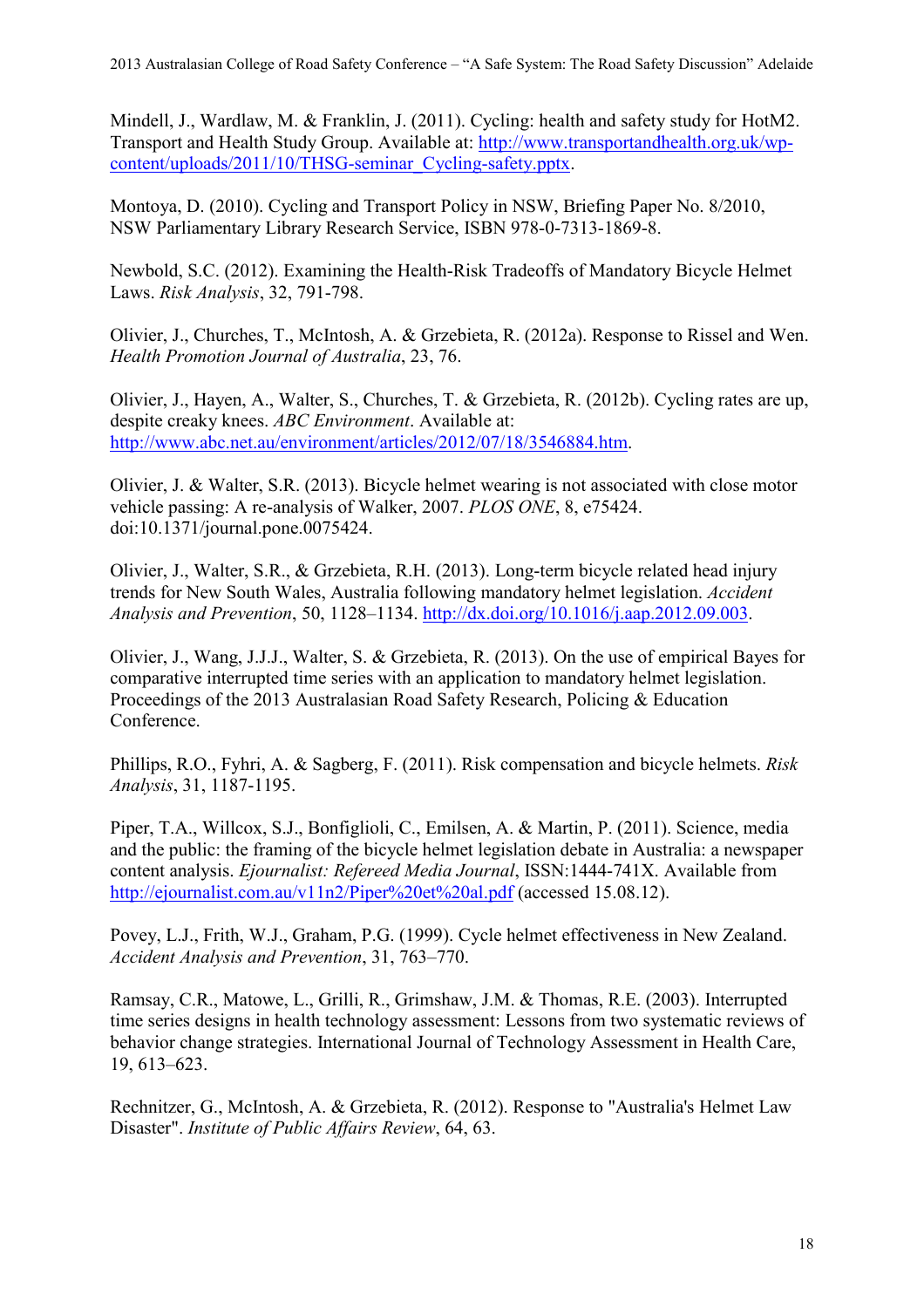Rissel, C. (2012a). The impact of compulsory cycle helmet legislation on cyclist head injuries in New South Wales, Australia: A rejoinder. *Accident Analysis and Prevention*, 45, 107-109.

Rissel, C. (2012b). Wrong Headed Laws. *MJA InSight*. Available at: <https://www.mja.com.au/insight/2012/15/chris-rissel-wrong-headed-laws> (accessed 11.09.12).

Rissel, C. & Wen, L.M. (2012). The possible effect on frequency of cycling if mandatory bicycle helmet legislation was repealed in Sydney, Australia: a cross sectional survey. *Health Promotion Journal of Australia*, 22, 178-183.

Robinson, D.L. (1996). Head injuries and bicycle helmet laws. *Accident Analysis and Prevention*, 28, 463-475.

Robinson, D.L. (2001). Changes in head injury with the New Zealand bicycle helmet law. *Accident Analysis and Prevention*, 33, 687-691.

Robinson, D.L. (2005). Safety in numbers in Australia: more walkers and bicyclists, safer walking and bicycling. *Health Promotion Journal of Australia*, 16, 47-51.

Robinson, D.L. (2006). No clear evidence from countries that have enforced the wearing of helmets. *BMJ*, 332, 722-725.

Robinson, D.L. (2007). Bicycle helmet legislation: Can we reach a consensus? *Accident Analysis and Prevention*, 39, 86-93. [http://dx.doi.org/10.1016/j.aap.2006.06.007.](http://dx.doi.org/10.1016/j.aap.2006.06.007)

Rojas-Rueda, D., Cole-Hunter, T. & Nieuwenhuijsen, M. (2013). Bicycle helmet law in urban areas. Is it good for public health? Gaceta Sanitaria, 27, 282. <http://dx.doi.org/10.1016/j.gaceta.2012.08.005>

Smith, N. & Milthorpe, F. (1993). An observational survey of law compliance and helmet wearing by bicyclists in New South Wales – 1993. NSW Roads and Traffic Authority, Rosebery, NSW. Available at: [http://www.bicycleinfo.nsw.gov.au/tools\\_and\\_resources/cycling\\_research.html.](http://www.bicycleinfo.nsw.gov.au/tools_and_resources/cycling_research.html)

Stewart, M. (2012). The Myth of the Bicycle Helmet. Available at: [http://www.risksense.org/2012/06/14/the-myth-of-the-bicycle-helmet/.](http://www.risksense.org/2012/06/14/the-myth-of-the-bicycle-helmet/) (accessed 19.07.13)

Tin Tin, S., Woodward, A. & Ameratunga, S. (2010). Injuries to pedal cyclists on New Zealand roads, 1988-2007. *BMC Public Health*, 10, 655.

Thompson, D.C., Rivara, F. & Thompson, R. (1999). Helmets for preventing head and facial injuries in bicyclists. *Cochrane Review*, Issue 4. Art. No.: CD001855.

THSG. (2013). Further policy objectives. Available at: [http://www.transportandhealth.org.uk/?page\\_id=113.](http://www.transportandhealth.org.uk/?page_id=113) (accessed 26.07.13)

Trégouët, P. Helmets or not? Use science correctly. *Journal of Medial Ethics*, in press.